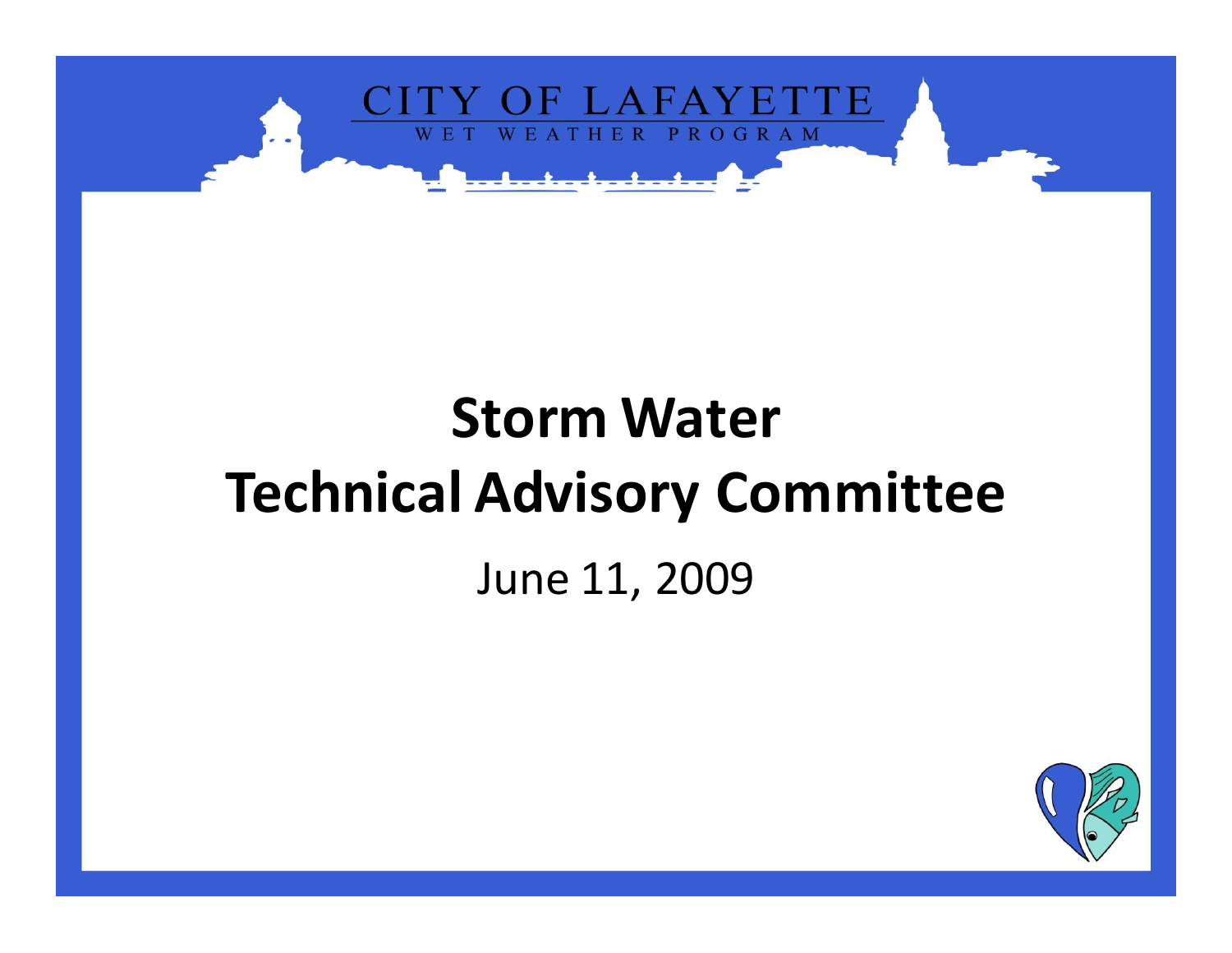

#### **Welcome and Introductions**

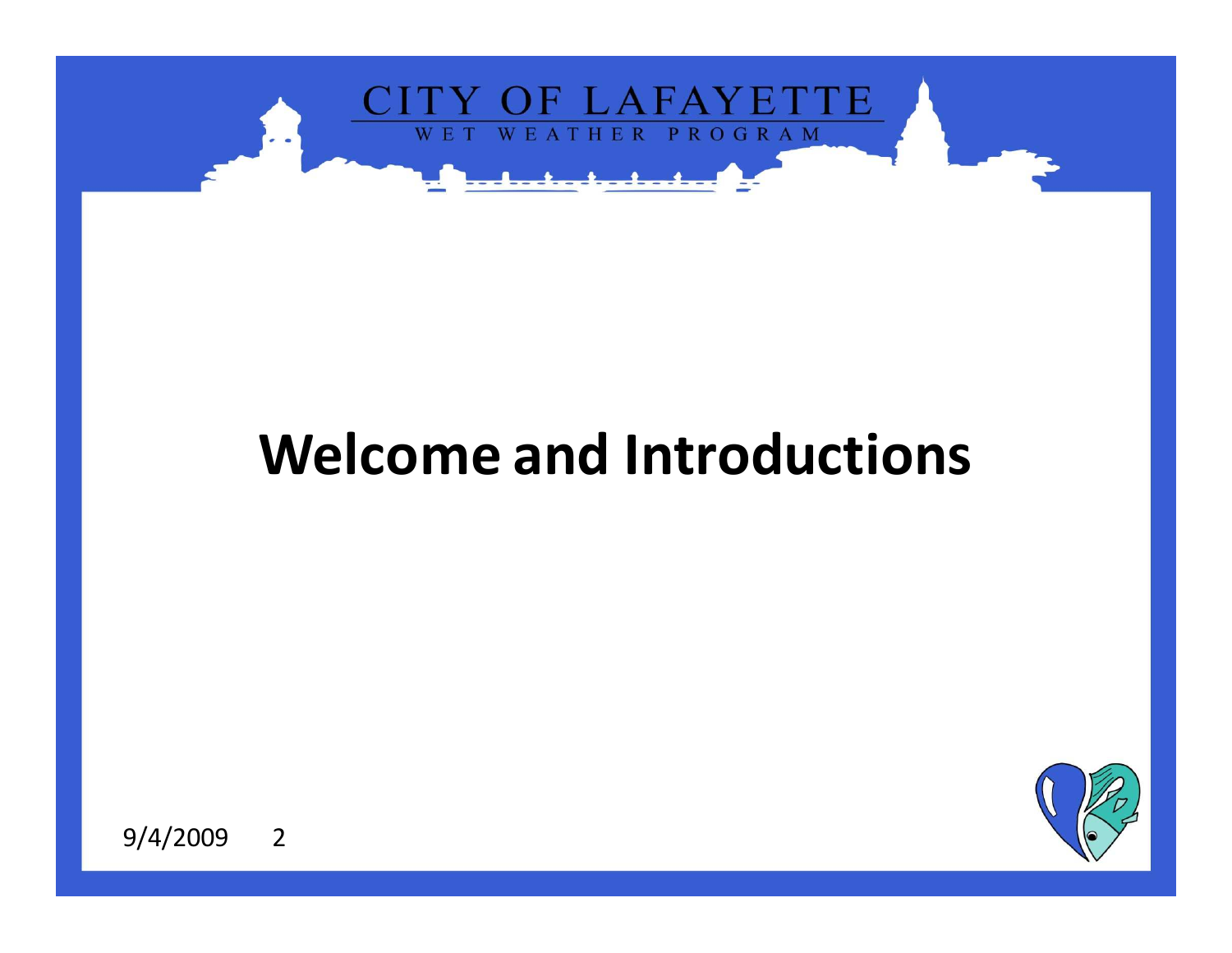# **Purpose of SWTAC**

**ROGRAM** 

- •Provide vital feedback for Storm Water Master Planning
- •Bring a broad perspective to the Storm Water Program
- Give input on implementation of green and sustainable •infrastructure
- • Offer community perspective on the proposed storm water user fee rate and assessment structure
- •**•** Support community education and outreach initiatives

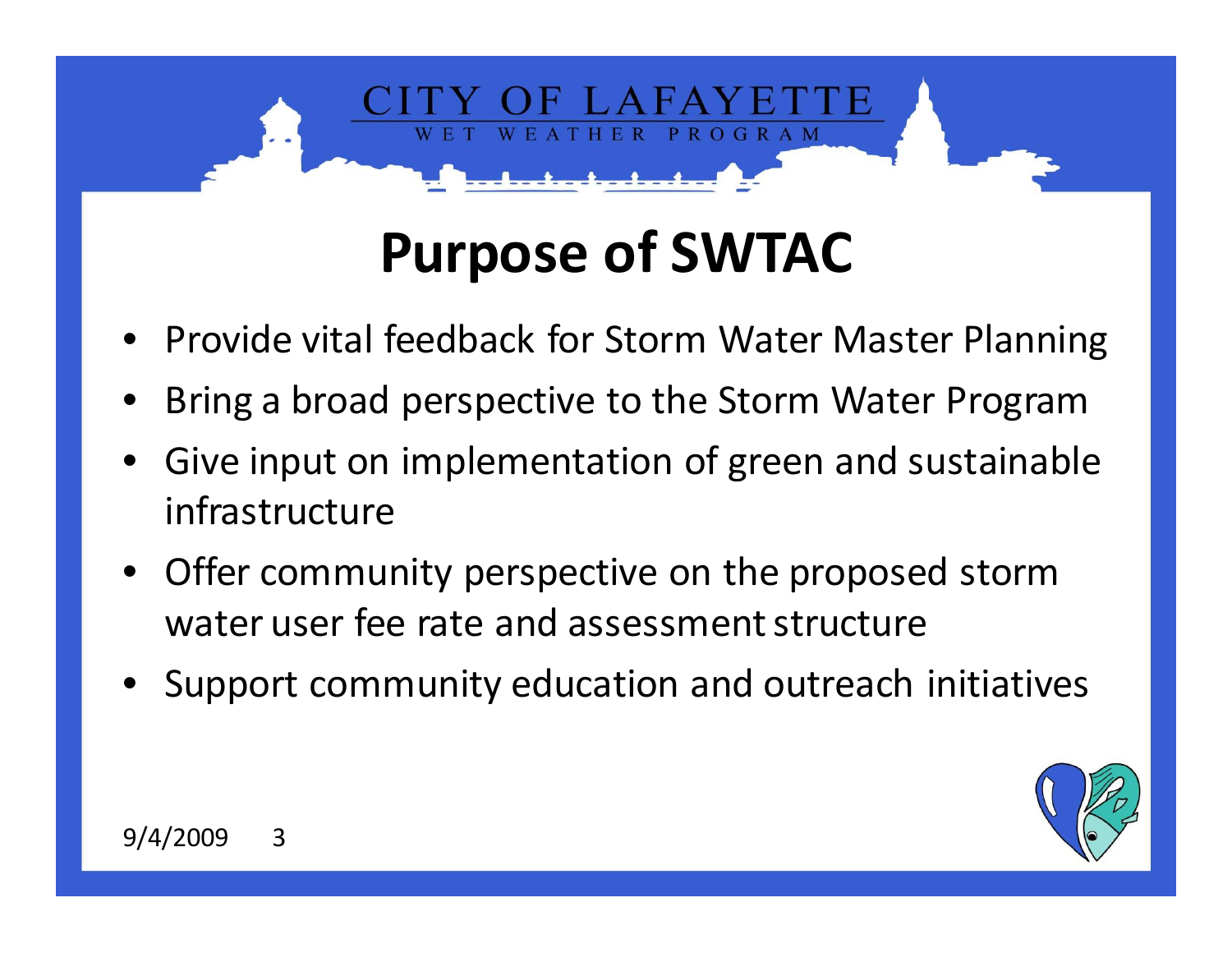

# **Today's Agenda**

- Overview of Preliminary Financial Analysis
- Proposed Outreach Effort and Schedule
- Policy Issues and the TAC

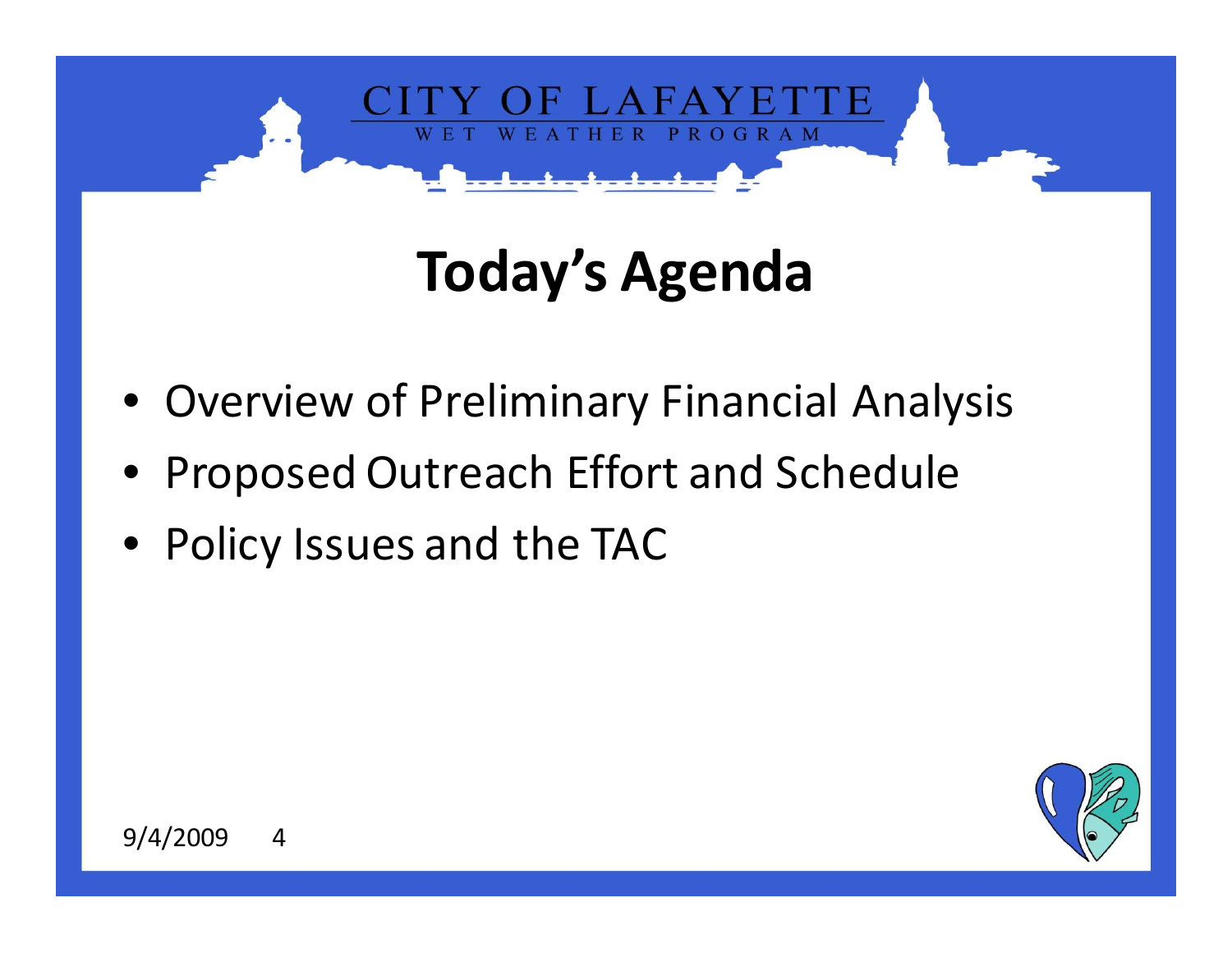

# **Overview ofPreliminary Financial Analysis5-Year Program**

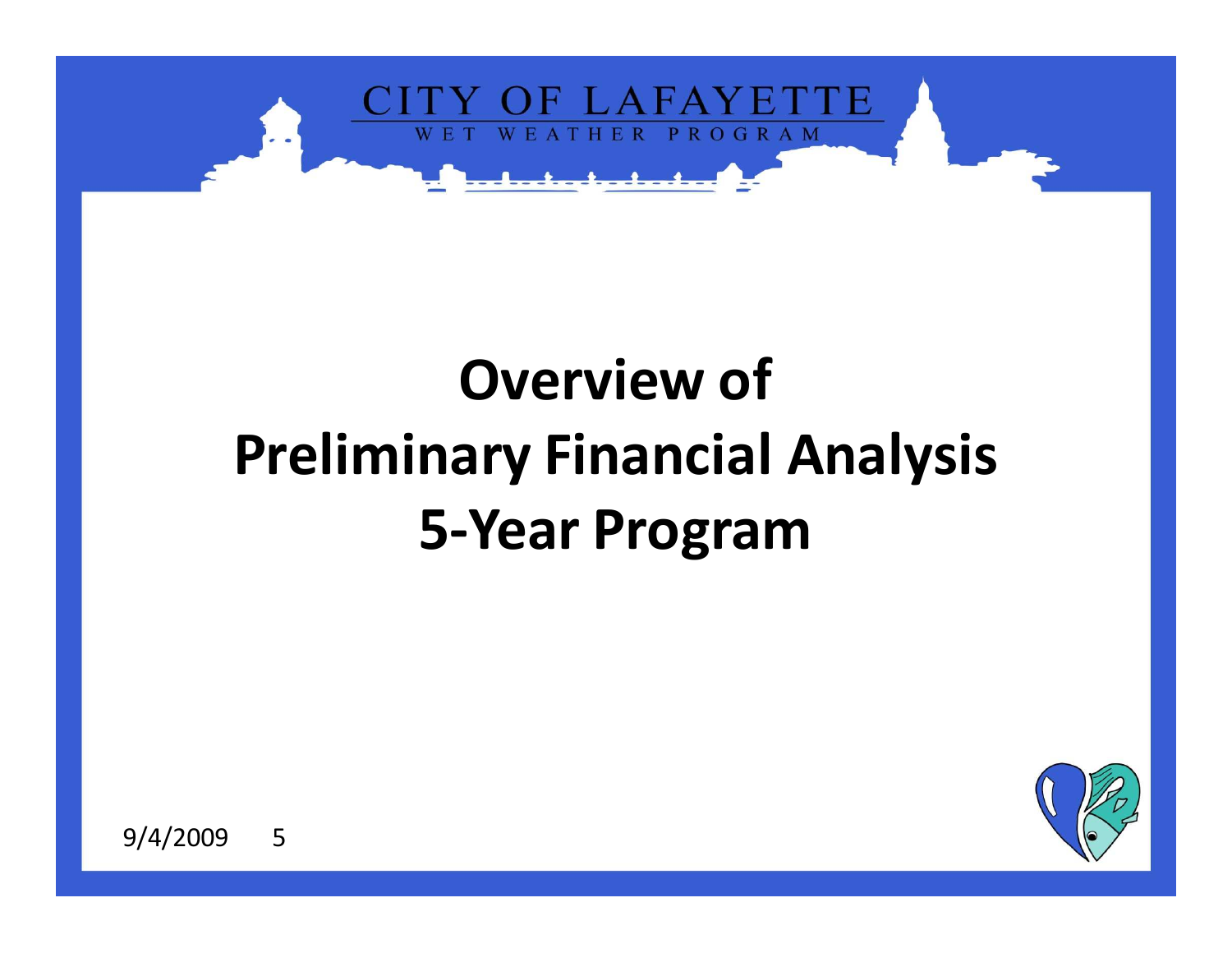# **Estimated Proposed Costs**

**PROGRAM** 

• Capital Improvement Projectso Valley Street Drainage Improvements - \$4,249,000 o Elliot Ditch Streambank Restoration - \$ 662,000 oo Southside / 30<sup>th</sup> Street Drainage - \$4,371,000 o Rain Gardens & Rain Barrel Program - \$ 320,000 o Basin Retrofit (Armstrong Park) - \$ 646,000 o Durkee's Run East Improvements - \$3,004,000 o Vinton Woods Detention Pond Rehab - \$1,186,000 o Outfall Repairs - \$ 100,000

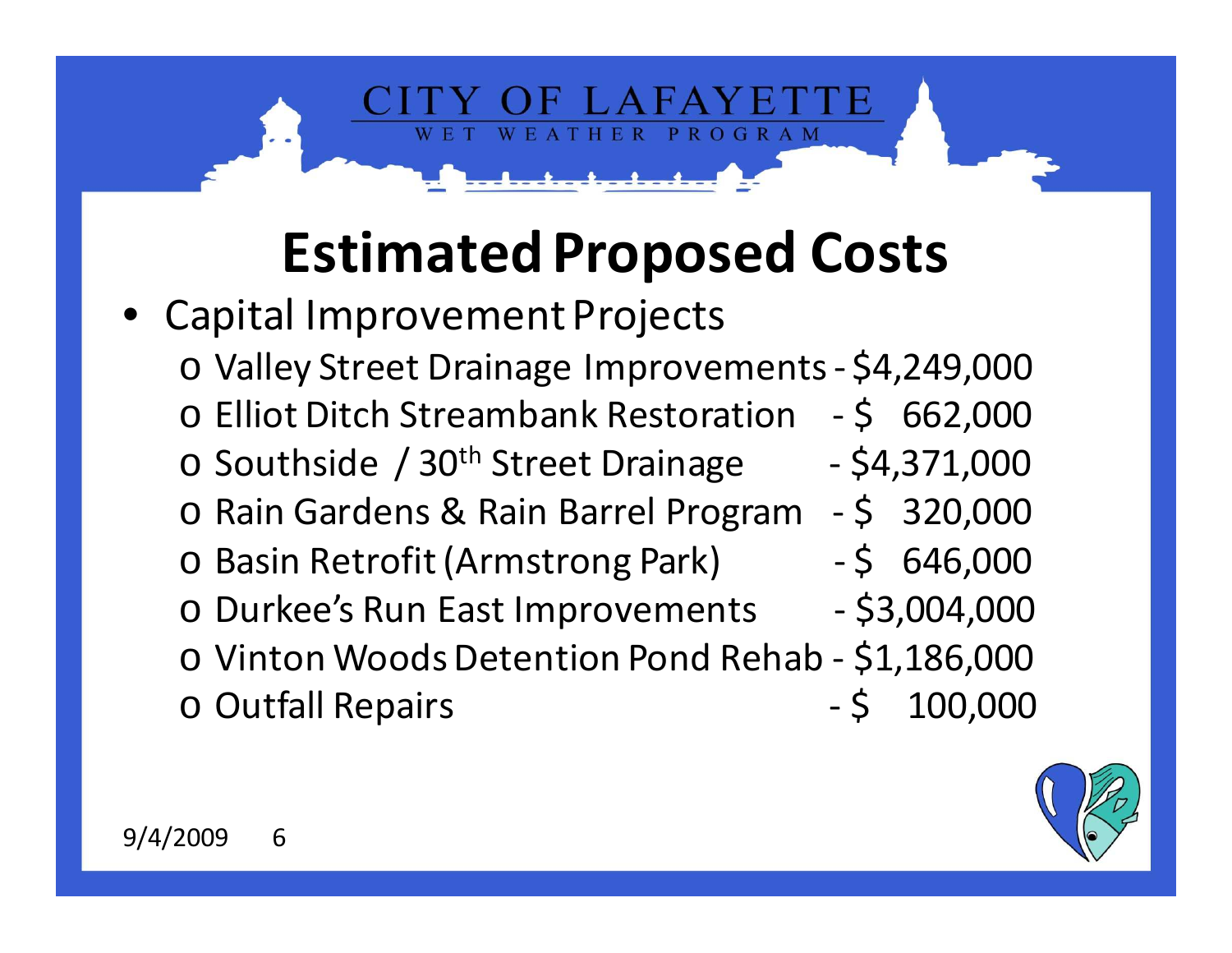# **Estimated Proposed Costs**

**PROGRAM** 

• Capital Equipment oo Utility Billing Office **- \$** 4,400 oo Water Pollution Control Dept. - \$ 399,000 oo Engineering - \$ 38,000 oo Street Sweeper and Maintenance  $-$  \$ 261,000 oo Information Technology - \$ 66,000

#### Capital Items Total \$15,307,000

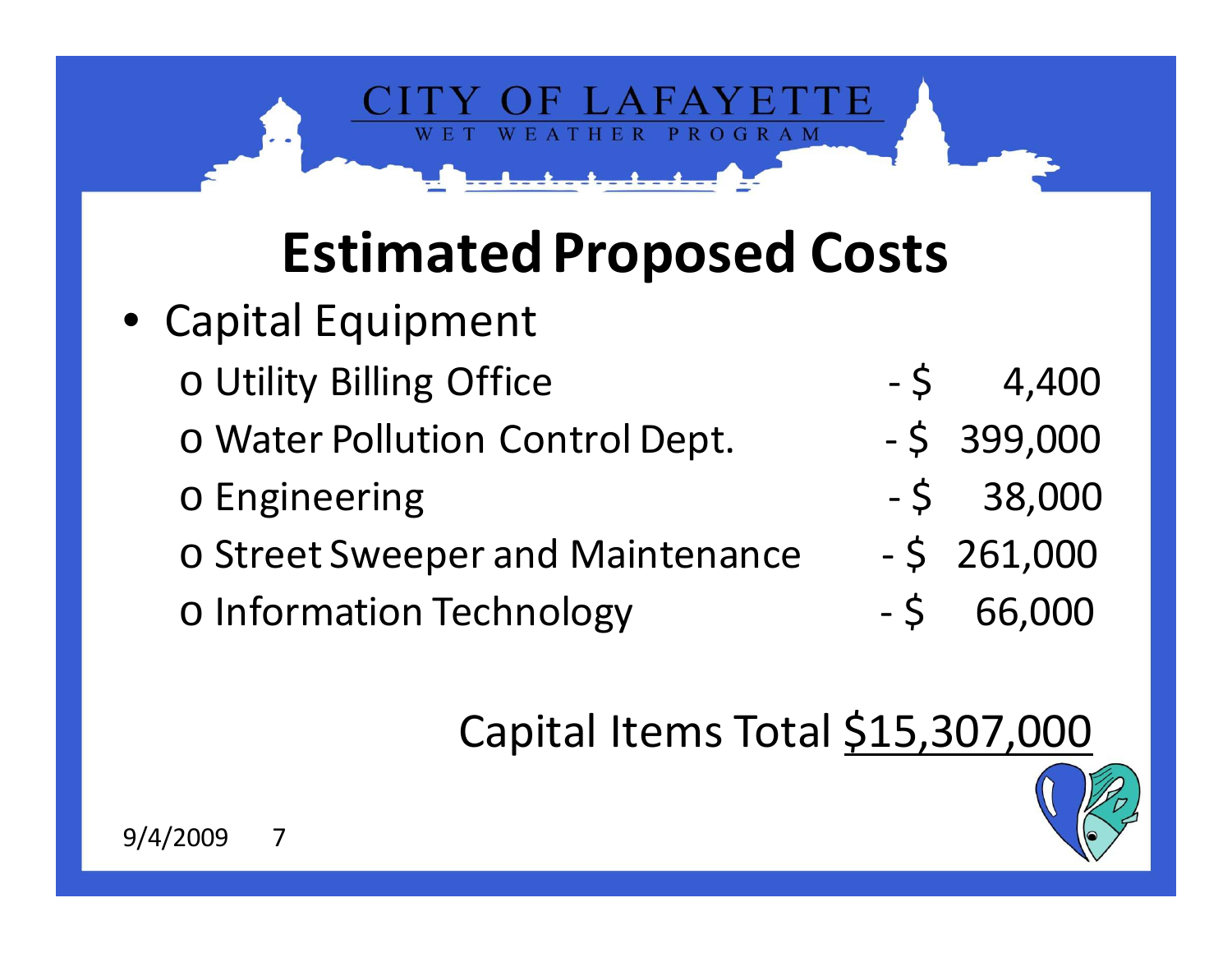## **Estimated Proposed Costs**

ER.

PROGRAM

- • Annual Requirements, Operation and Maintenance Expenses (Average Annual with Inflation)
	- o Staffing - \$421,000<br>- \$575,000 o System Maintenance Costs - \$ 575,000 o Contractual  $-$  \$ 417,000<br> $-$  \$ 28,000 o Miscellaneous - \$ 28,000 Total \$1,441,000

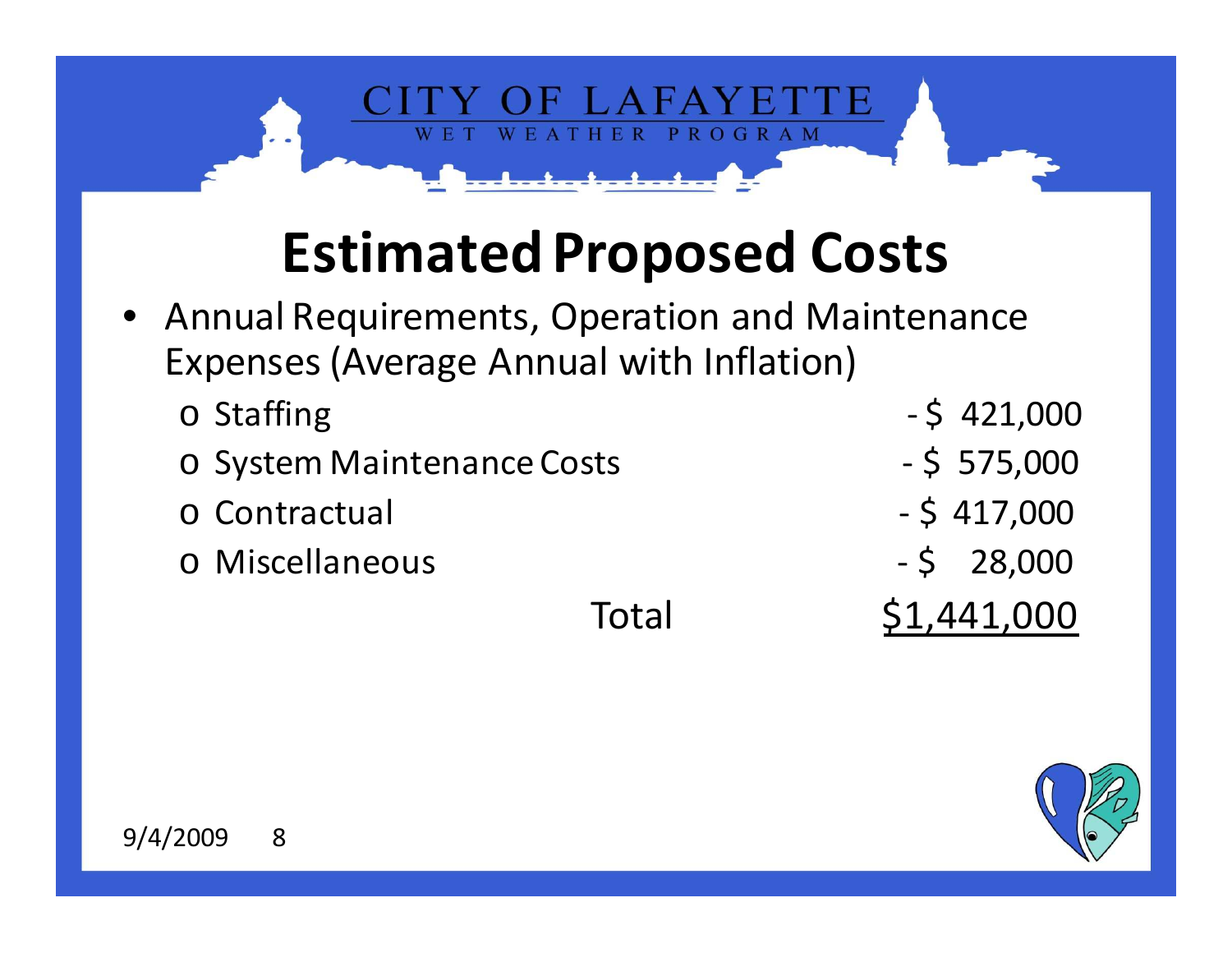

# **Estimated Revenue**

- Estimated Annual Revenue
	- o Estimated Equivalent Residential Units (ERU) 80,000
	- o Proposed Monthly Storm Water User Fee \$5.00/month
- Estimated Monthly Revenue (80,000 X \$5.00) = \$400,000
- Estimated Annual Revenue (12 months X  $$400,000$ ) = \$4.8 million

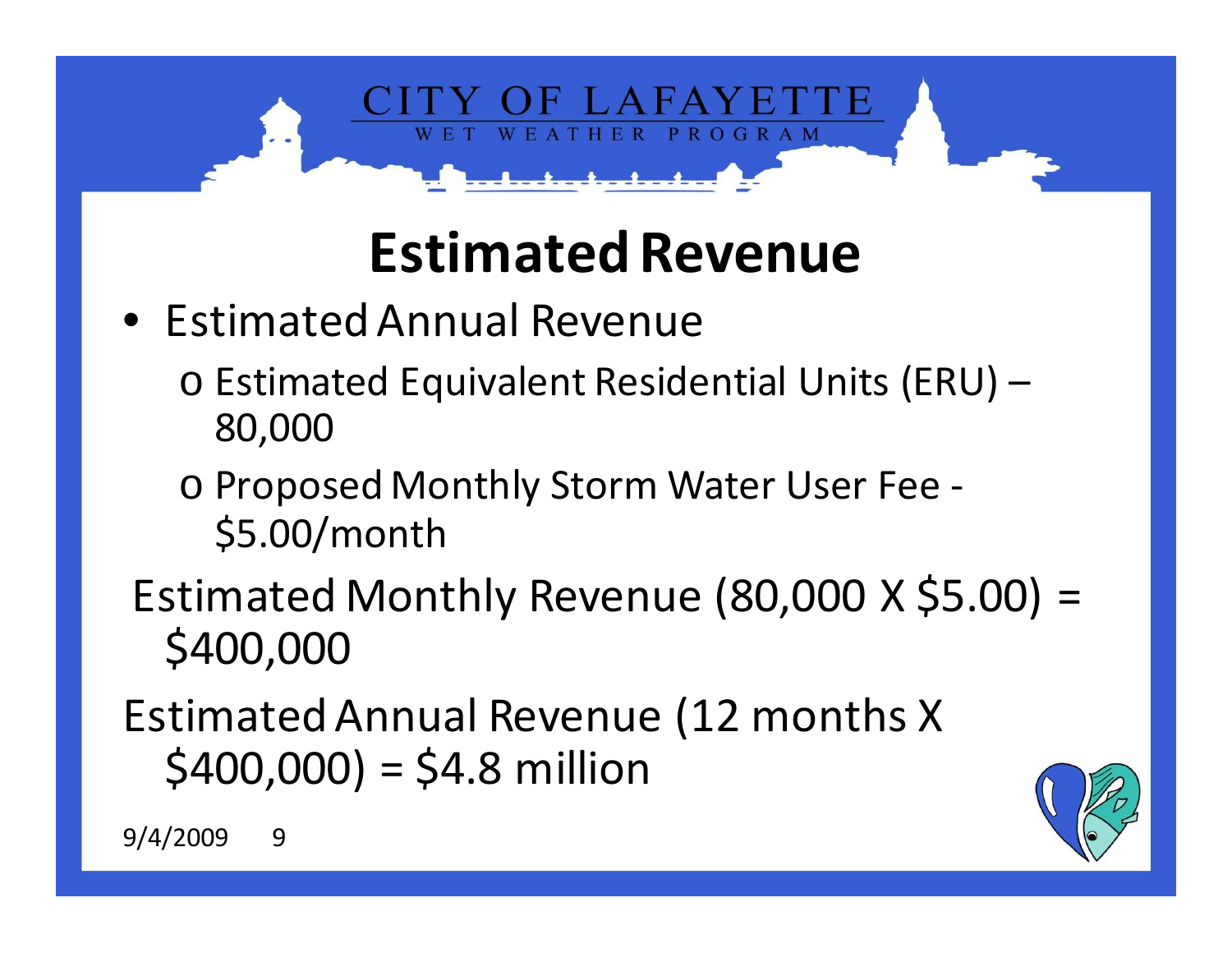

# **Estimated Revenue**

- Estimated Annual Revenue
	- o Estimated Equivalent Residential Units (ERU) 80,000
	- o Proposed Monthly Storm Water User Fee \$5.00/month
- Estimated Monthly Revenue (80,000 X \$5.00) = \$400,000
- Estimated Annual Revenue (12 months X  $$400,000$ ) = \$4.8 million

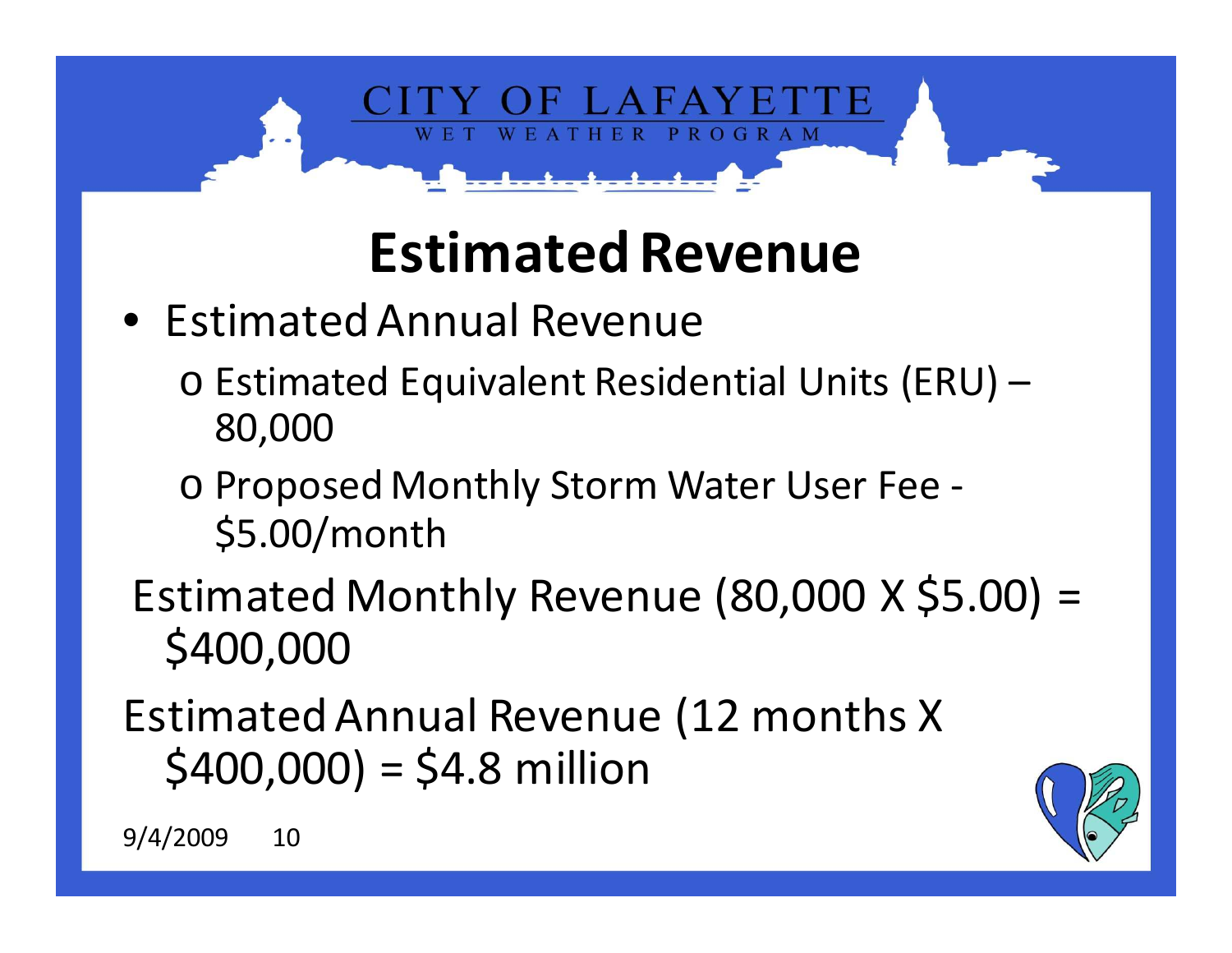

### **Estimated Budget Breakdown**

Estimated Annual Revenue **\$4,800,000** 

Estimated Annual (Avg.) Capital Cost - \$3,061,400

Estimated Annual (Avg.) Requirements, Operations and Maintenance Costs- \$1,441,000

Estimated Annual (Avg.) Additional (Emergency Fund) Revenue\$ 297,600

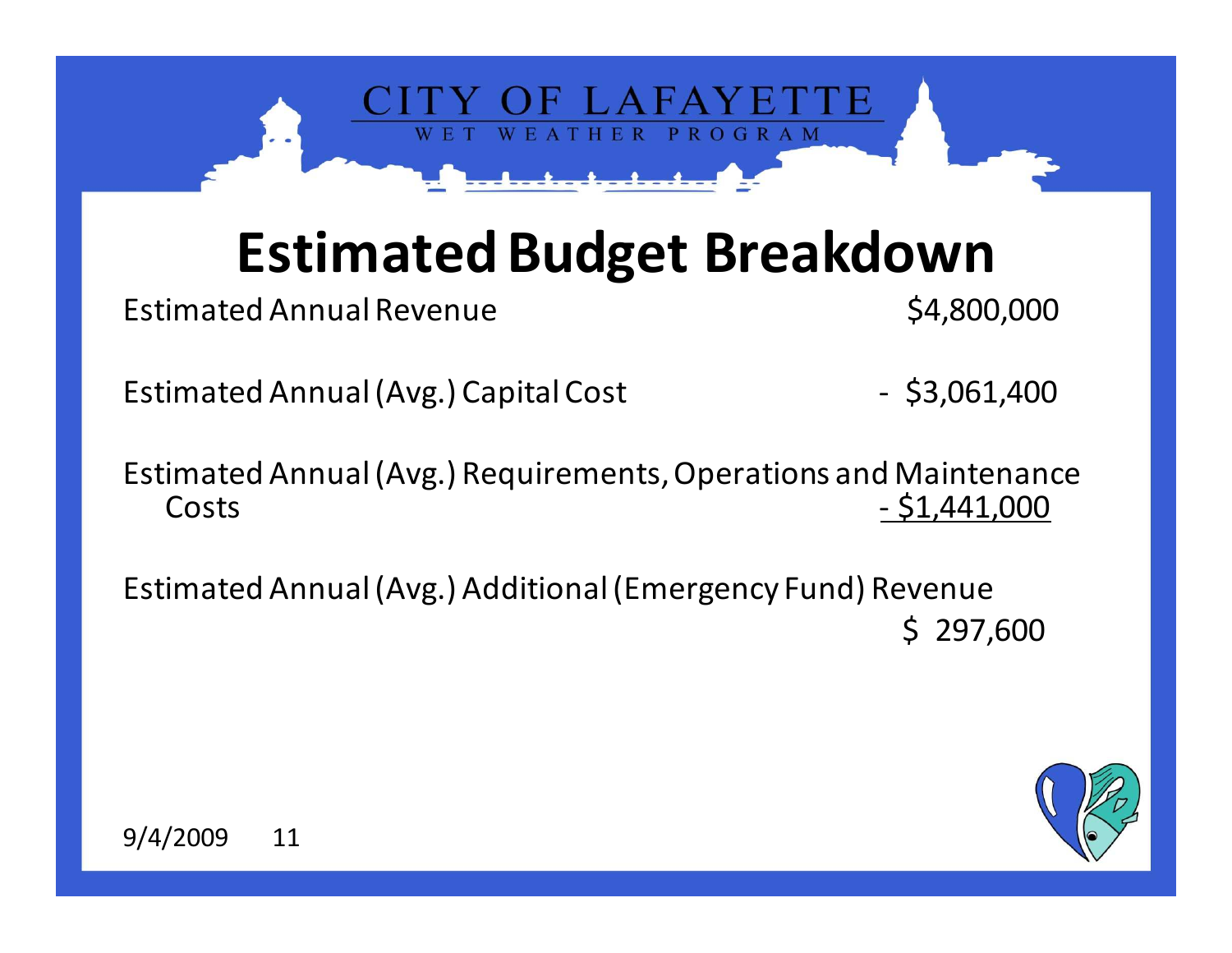

#### **Questions or Comments?**

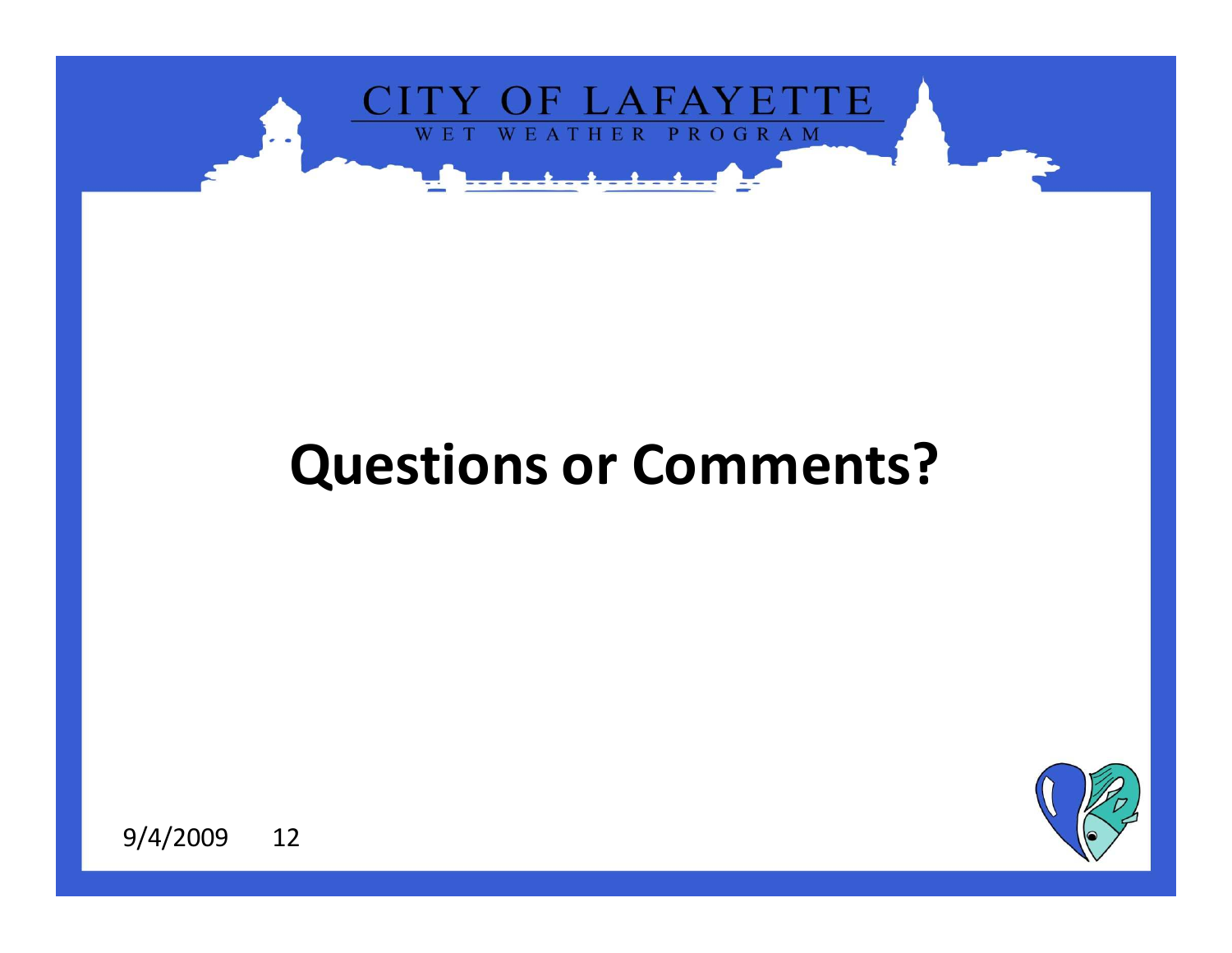

# **Proposed Outreach Effort for the Storm Water User Fee**

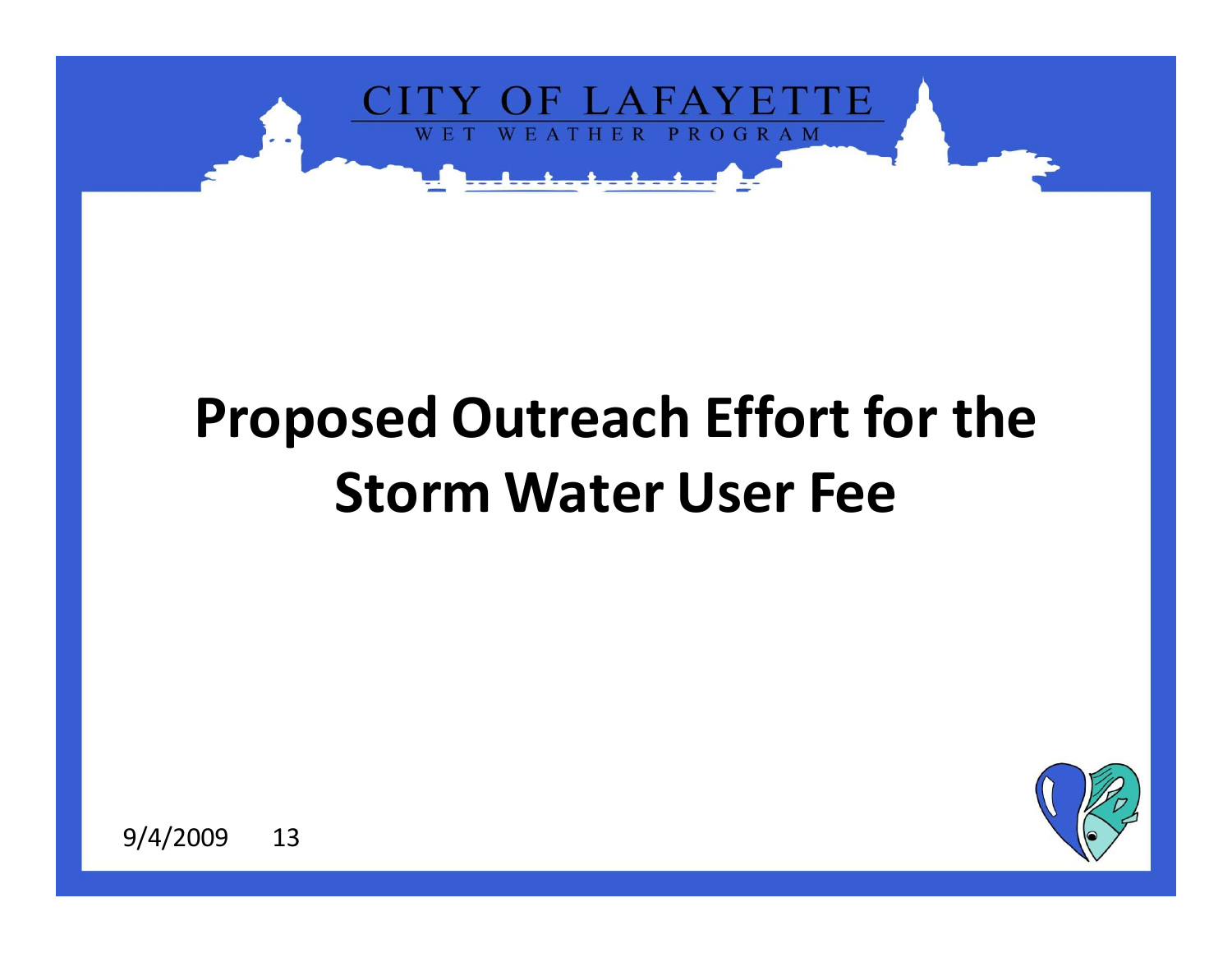PROGRAM

#### •**Completed**

May 27, 5:30 p.m.**What: Briefing at Common Council caucus meeting**Where: Lafayette City HallFormat: 15 minute PowerPoint presentation, 5 minutes Q and A

June 9, 10-11 a.m. **What: Mayor's update on storm water user fee development**Where: Mayor's conference roomFormat: Meeting (60 minutes)

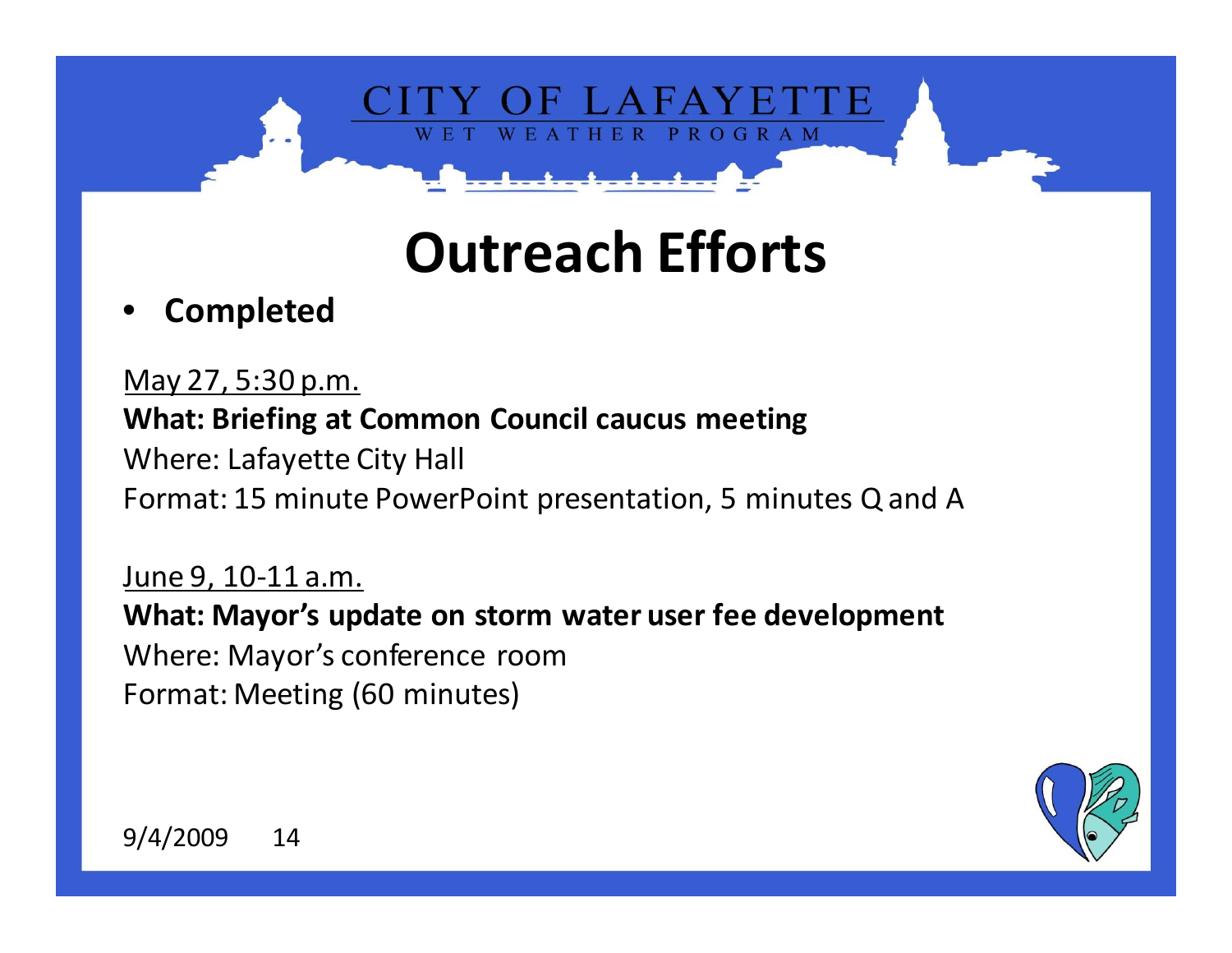E R

PROGRAM

#### •**Completed**

June 11, 4:30 p.m.

#### **What: Storm Water Technical Advisory Committee meeting**

Where: Holiday Inn City-Centre, Grand Ball Room Suite II

Format: PowerPoint presentation

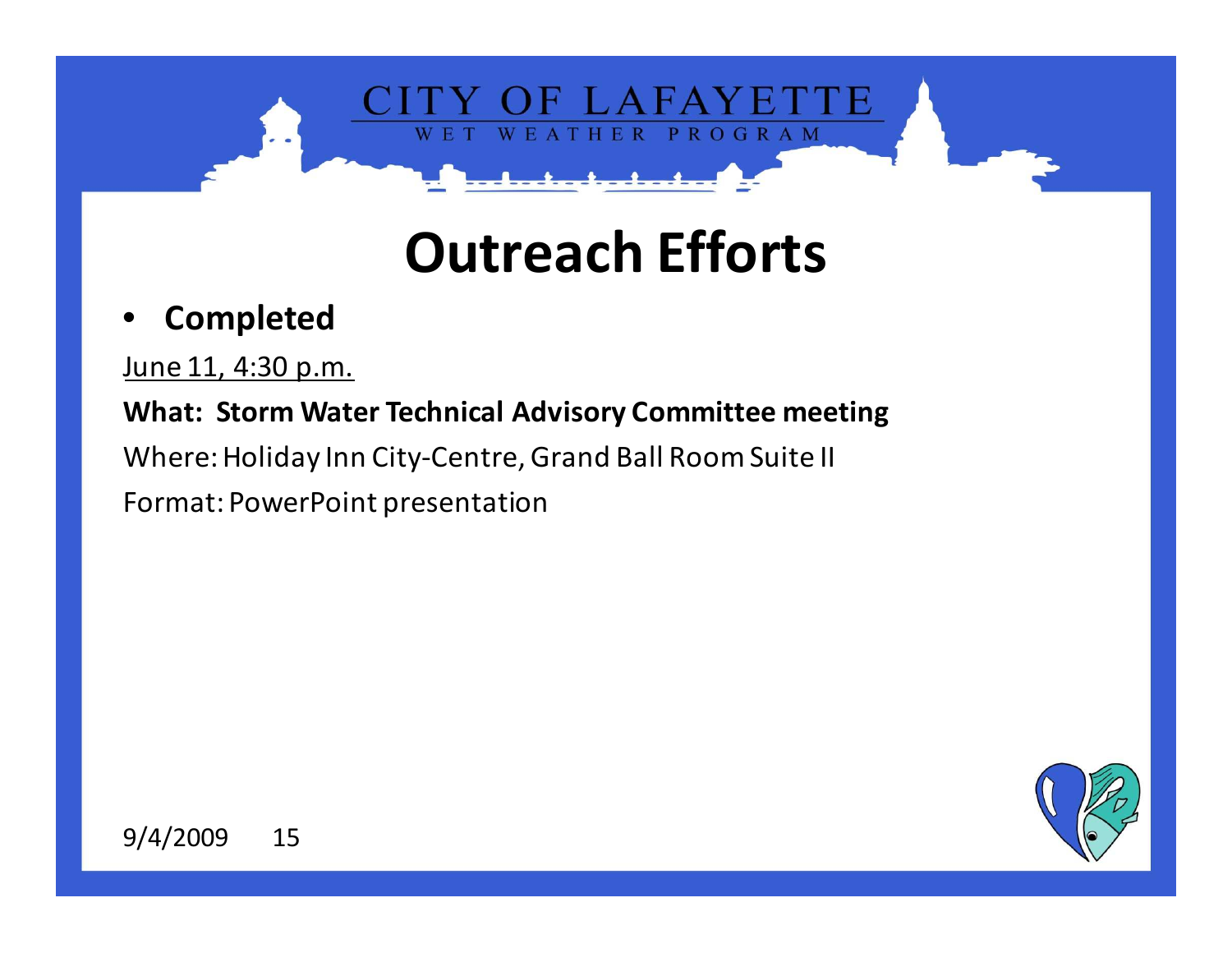HER

PROGRAM

#### •**Proposed**

June 16, 9:30 a.m. (following board meeting)

#### **What: Briefing of Board of Works**

Where: Lafayette City Hall, Board of Works Room

Format: 20 minute PowerPoint presentation, 10 minutes Q and A

#### Late June/July TBD

 **What: Joint briefing of Economic Development Commission, Historic Preservation Commission, Parks Board, Redevelopment Authority, Redevelopment Commission,** 

Where: Lafayette City Hall, Room TBD

 Format: PowerPoint Presentation (20 minute presentation, 10 minutes Q and A) to leadership or group representatives (25 people max.)

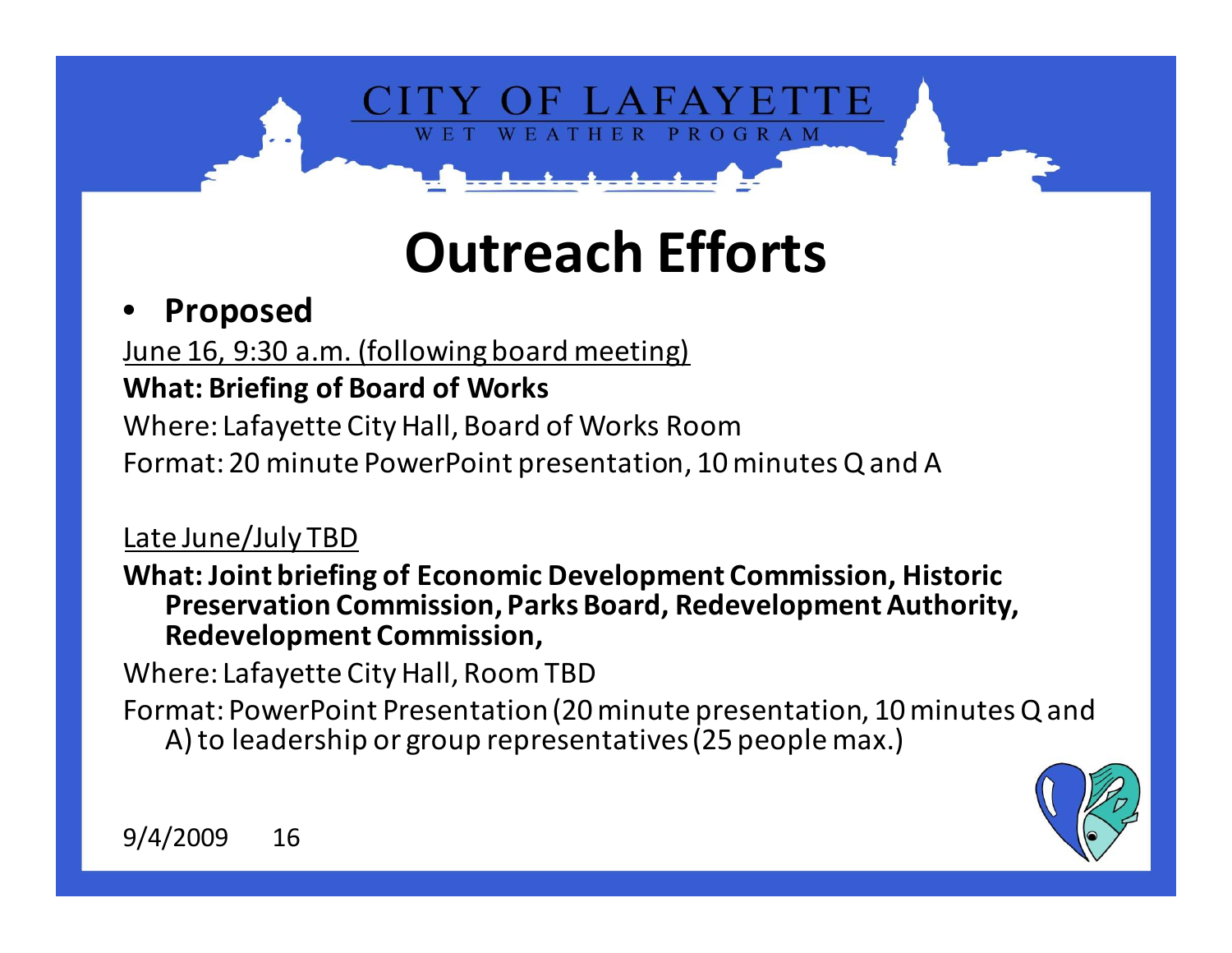HER

PROGRAM

#### •**Proposed**

June/July TBD

 **What: Joint briefing of Detrash the Wabash, Living Laboratory On the Wabash (LLOW), Wabash River Enhancement Corporation, Wabash River Heritage Commission**

Where: Lafayette City Hall, Room TBD

 Format: PowerPoint Presentation (20 minute presentation, 10 minutes Q and A) to leadership or group representatives

#### July 9

 **What: Storm Water Technical Advisory Committee meeting**Where: Holiday Inn City-Centre, Grand Ballroom, Suite IFormat: PowerPoint presentation

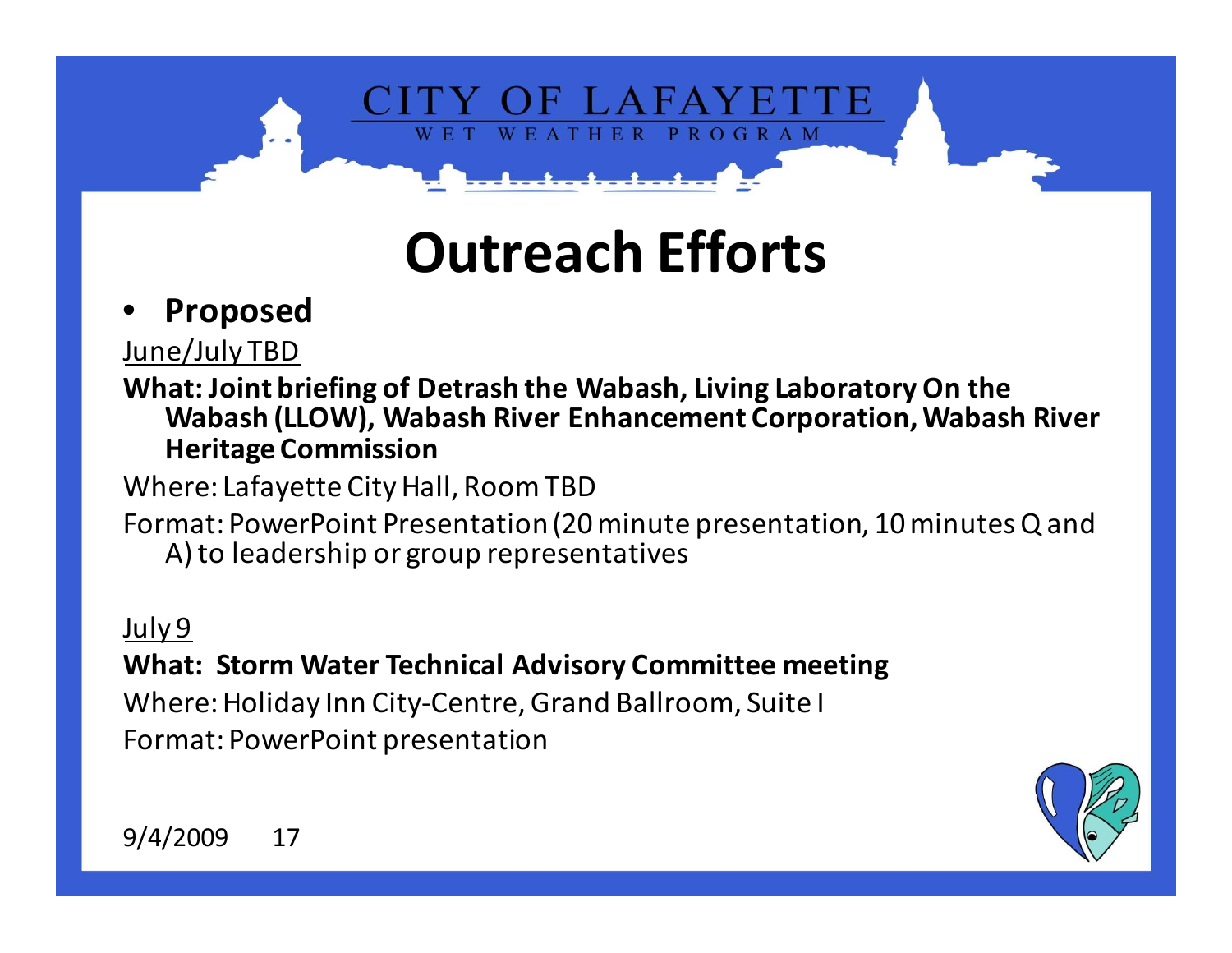PROGRAM

#### •**Proposed**

July TBD **What: Top Storm Water Customers Open House**Where: Lafayette City Hall, Room TBDFormat: Open House with formal presentation given twice during the evening

Late July/August after Open House TBD **What: Joint briefing of Lafayette Urban Enterprise Association (LUEA) and Chamber of Commerce** Where: Lafayette City Hall, Room TBDFormat: PowerPoint (20 minute presentation, 10 minutes Q and A)

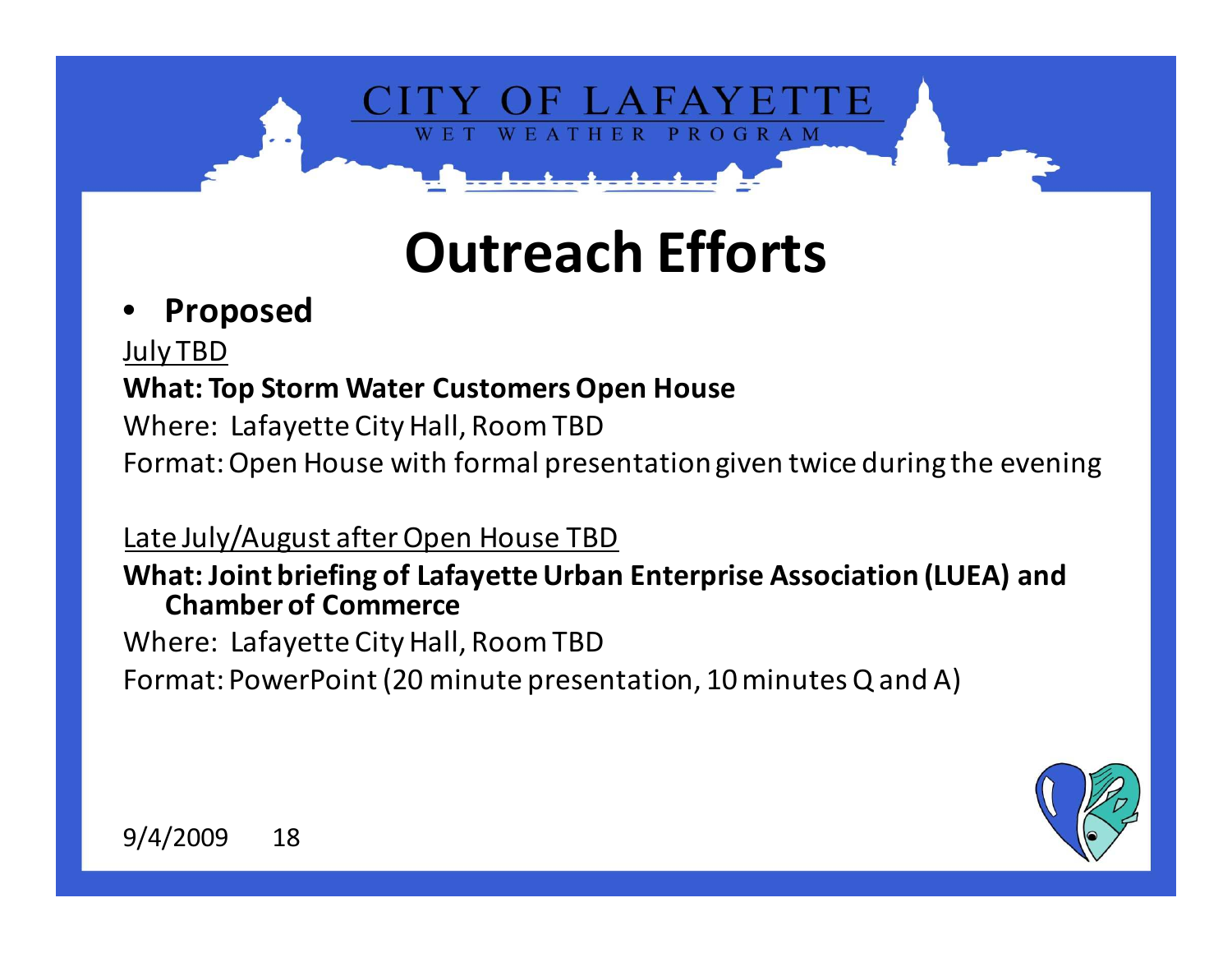PROGRAM

#### •**Proposed**

 August/September TBD **What: Briefing of Common Council at caucus meeting**Where: Lafayette City HallFormat: 15 minute PowerPoint presentation, 5 minutes Q and A

September TBD **What: Briefing of executive city staff**Where: Lafayette City HallFormat: PowerPoint (20 minute presentation, 10 minutes Q and A)

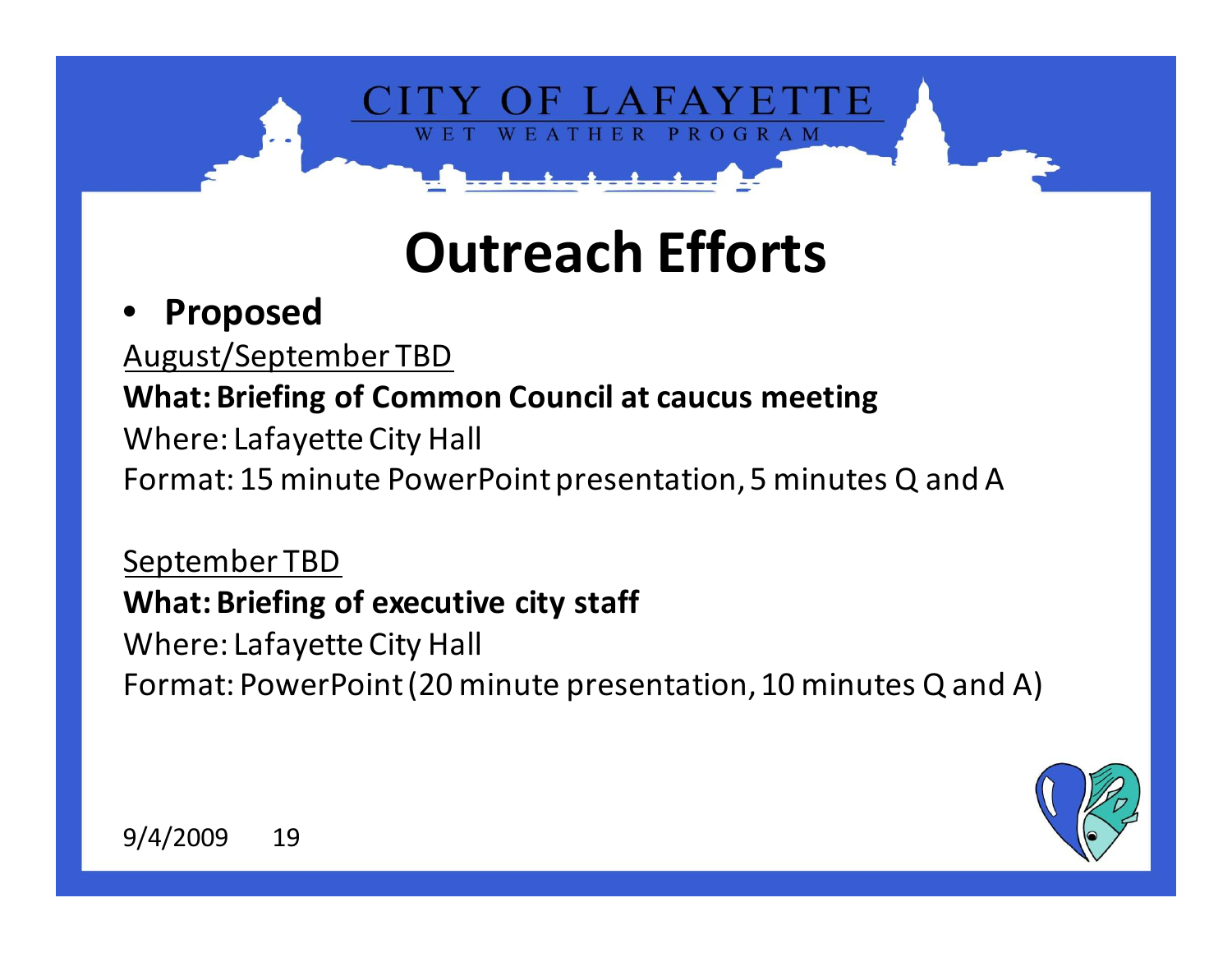

#### **Questions or Comments?**

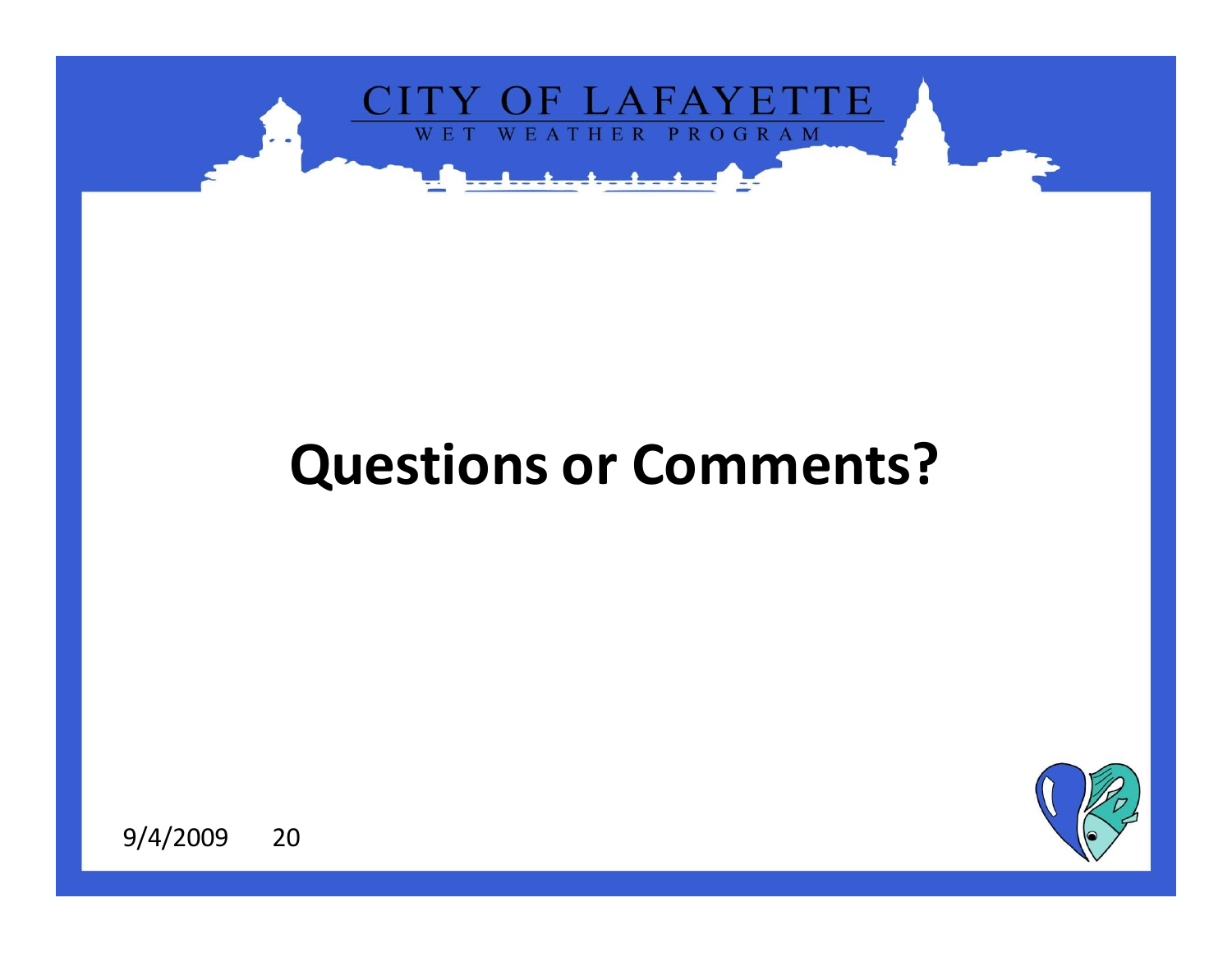

#### **Policy Issues and the TAC**

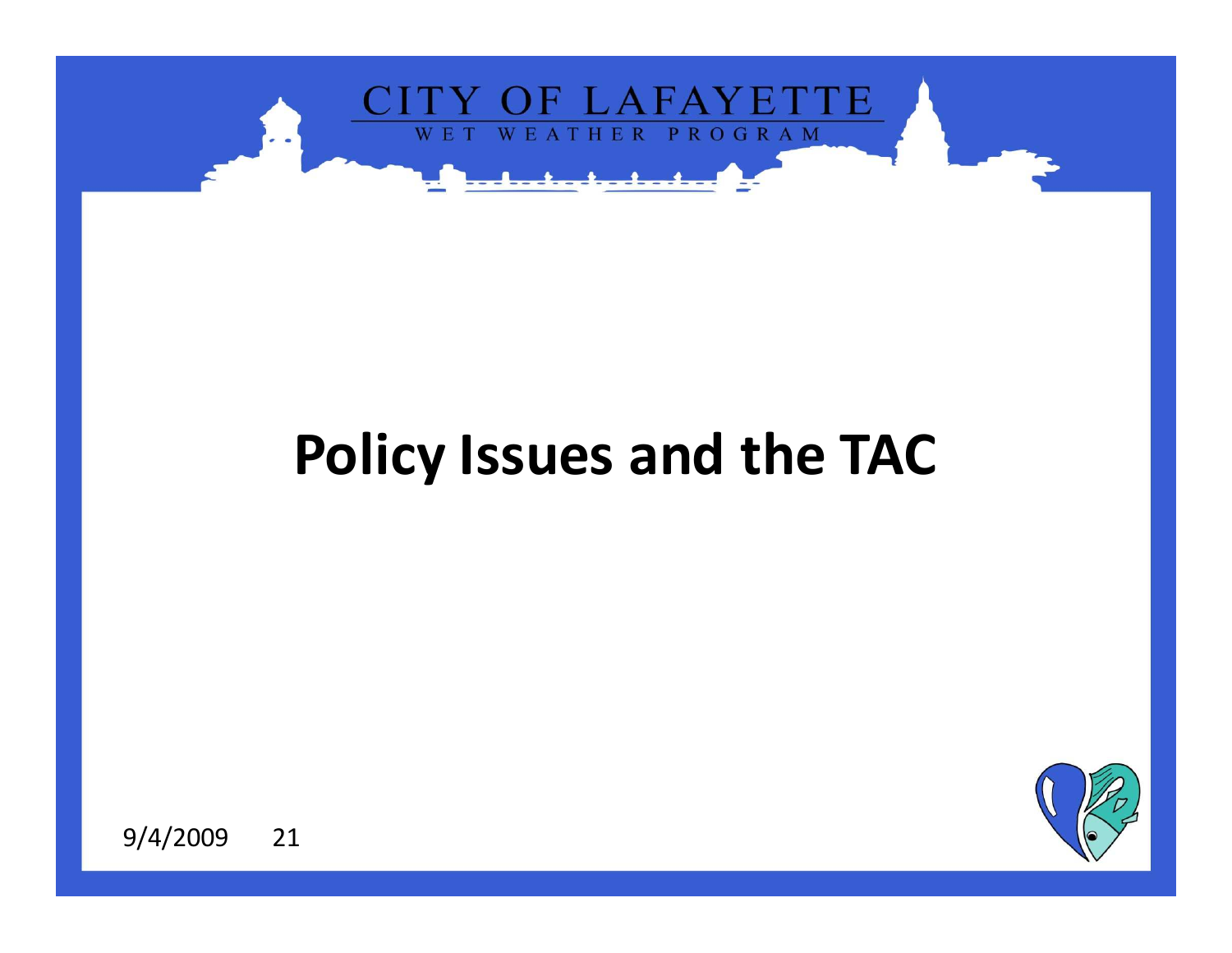# **Policy Issues**

**ROGRAM** 

- Utility operating issues will be formulated into a Utility Operations Manual
- SWTAC can assist in decision making regarding specific policies

o Parcel Size and Billing Class (Residential)

o UZO Classification and Parcel Class/Billing Class (R3 Classification)

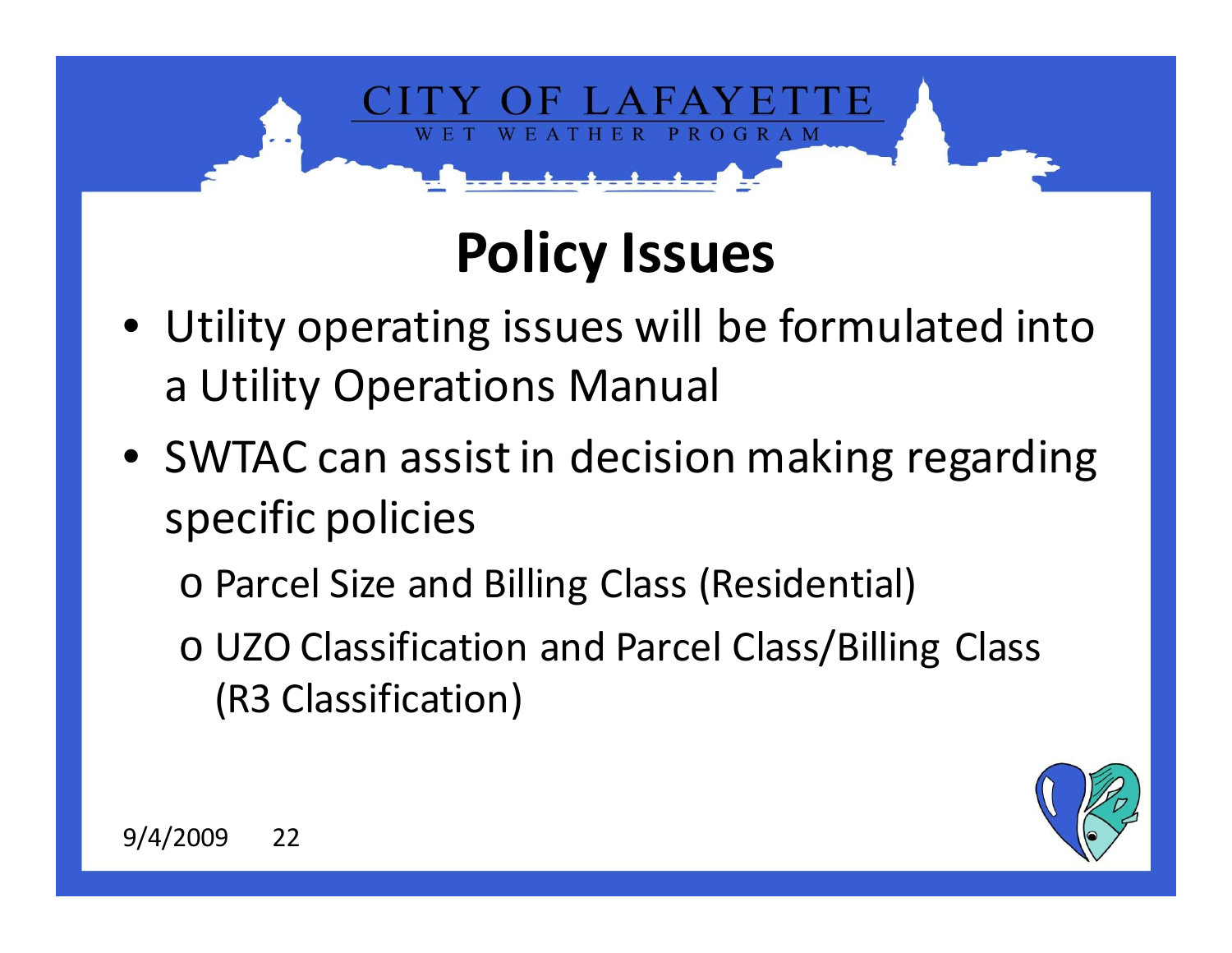## **Parcel Size and Billing Class**

**ROGRAM** 

- ERU = 3,200 square feet
- Some Residential Parcels are much smaller than 3,200 square feet
- Parcel Class may indicate undeveloped
- What makes sense for these parcels?

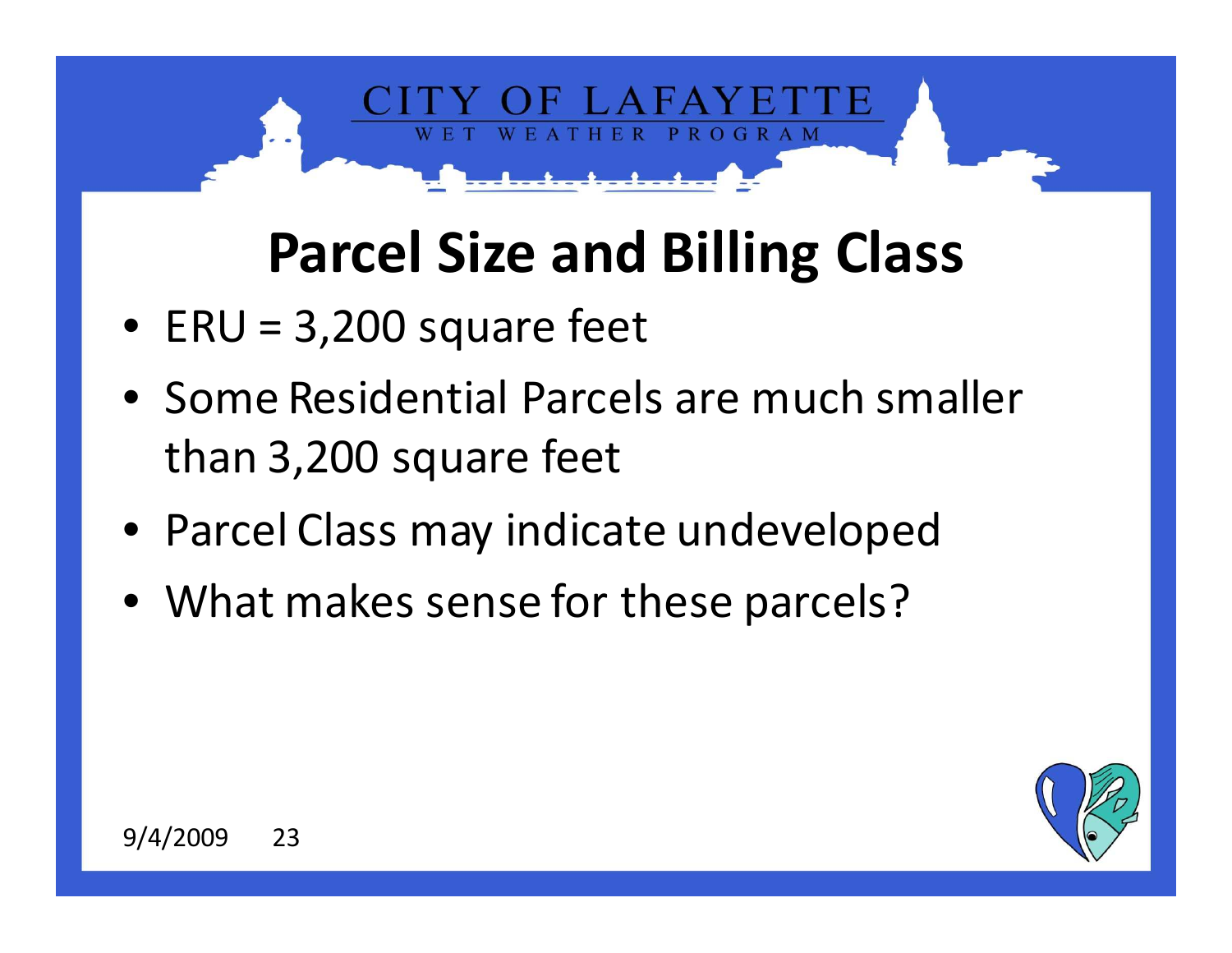# **UZO Classification**

**ROGRAM** 

- UZO Classification may be residential R3
- Parcel Class may indicate it is Non-Residential
- Other database information may indicate multiple address points exist on parcel
- Is this a multiple ERU parcel?

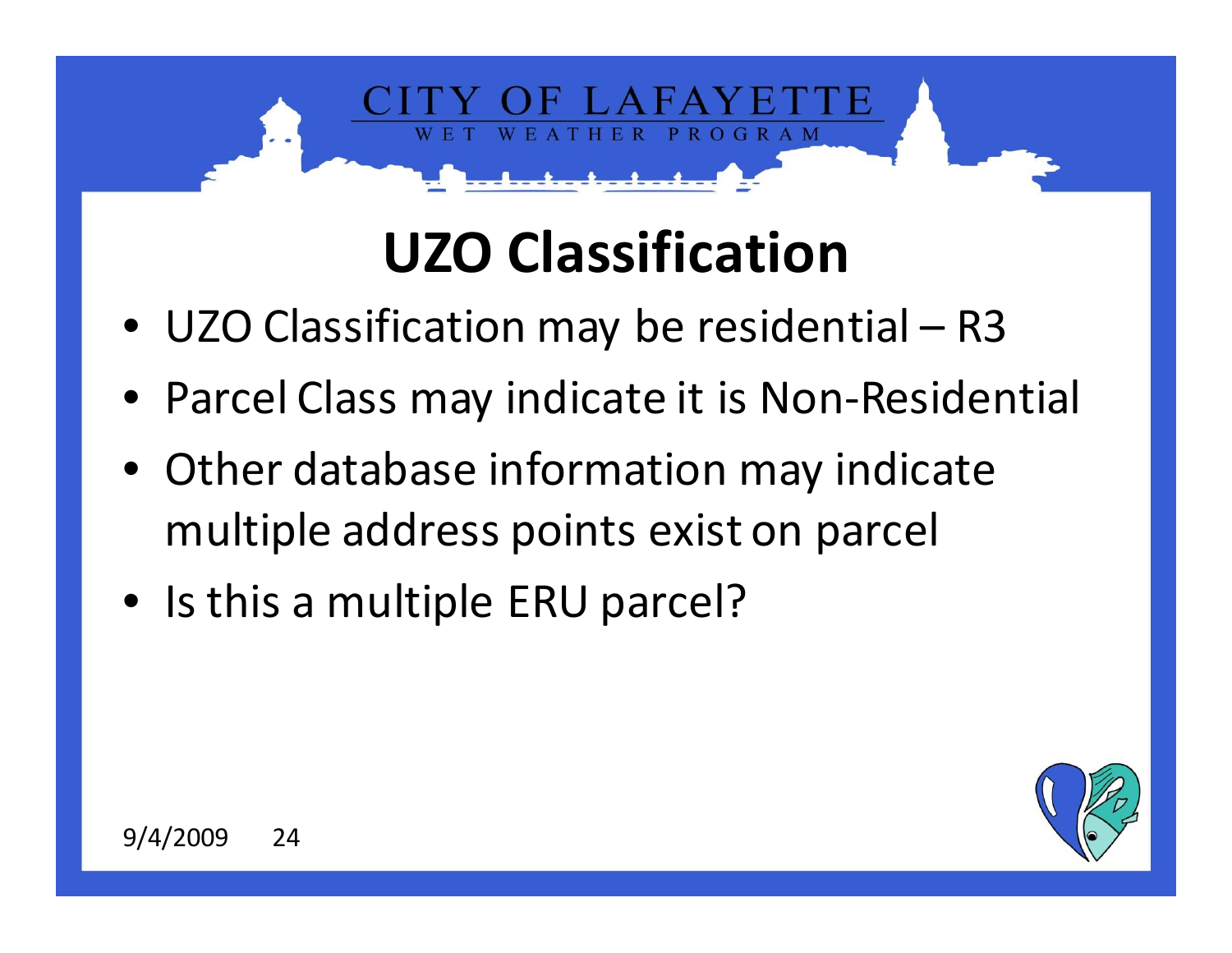

#### **Questions or Comments?**

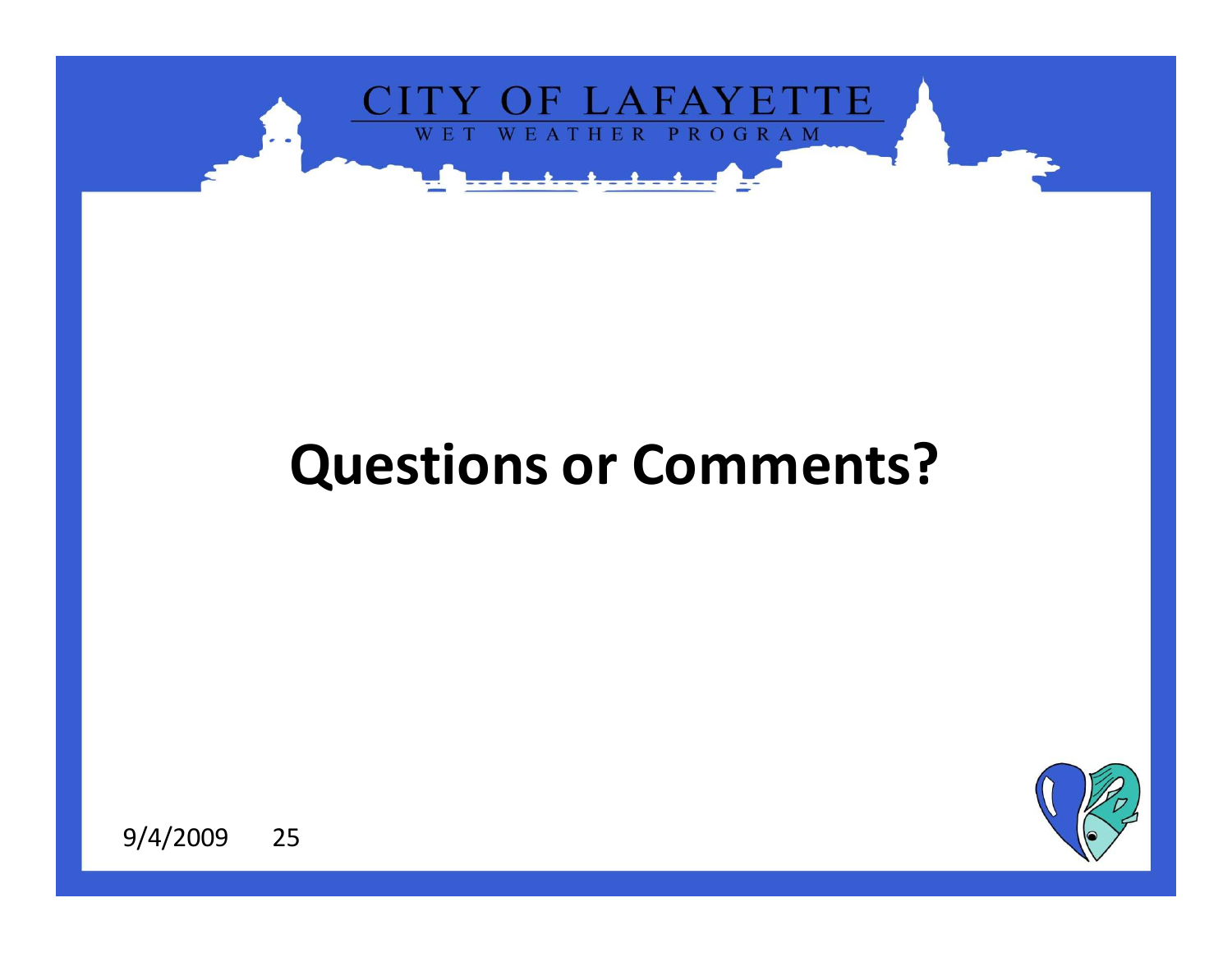

### **Preliminary Rate Calculation**

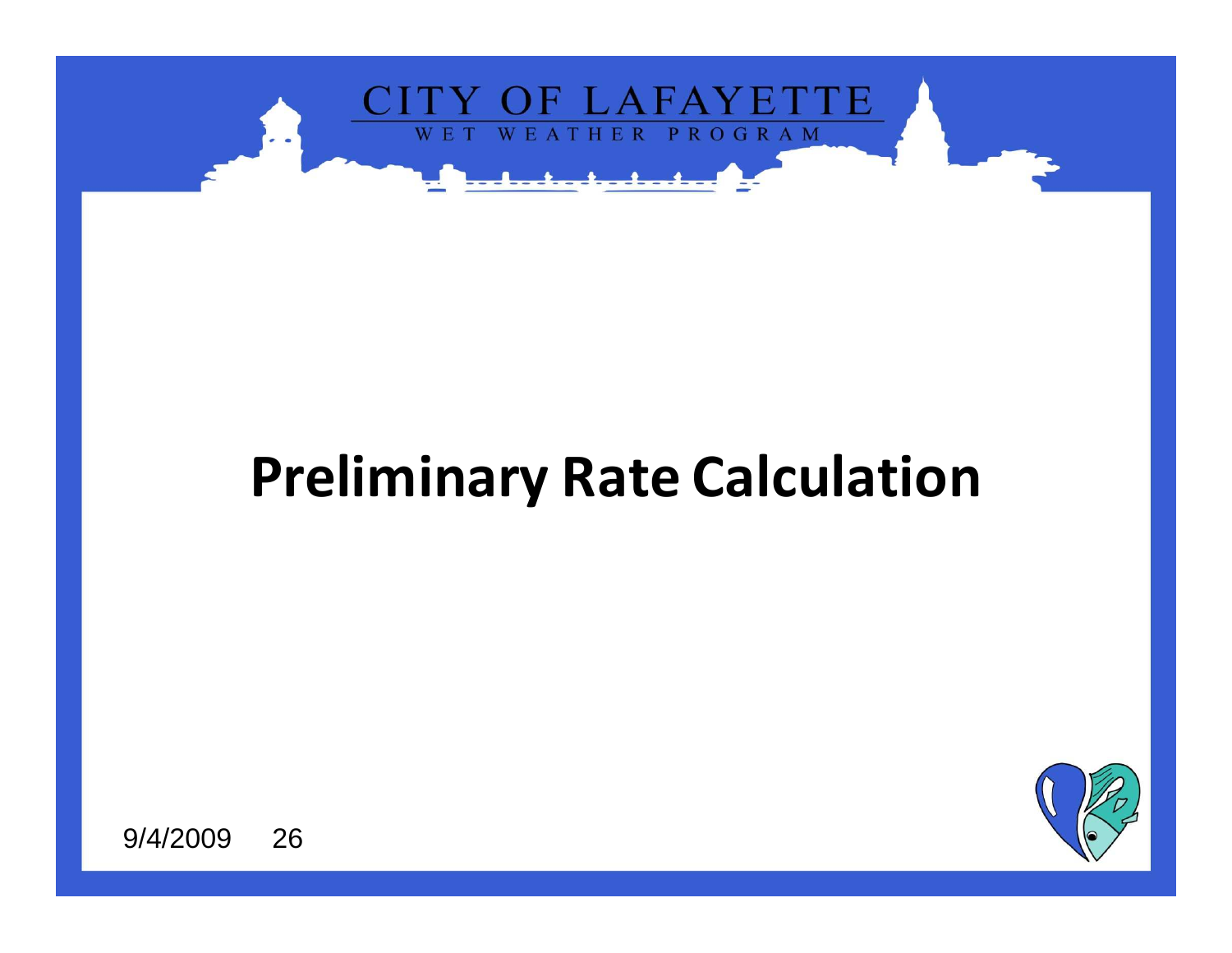

#### 4-2-1 SUMMARY OF STANDARD AREA, WIDTH, COVERAGE, AND HEIGHT<br>REQUIREMENTS (cont'd.):

|                           | MINIMUM LOT AREA <sup>1</sup><br>(sq.fit) |                              | <b>MINIMUM</b><br>LOT             | <b>MAXIMUM</b><br>LOT<br><b>COVERAGE</b>    | MINI-<br><b>MUM</b><br><b>VEGE-</b>     | (Amend 10)<br><b>MAXIMUM</b> |
|---------------------------|-------------------------------------------|------------------------------|-----------------------------------|---------------------------------------------|-----------------------------------------|------------------------------|
| <b>ZONE</b>               | <b>PER USE</b>                            | <b>PER D.U.</b> <sup>2</sup> | <b>WIDTH<sup>1</sup></b><br>(ft.) | <b>BY ALL</b><br><b>BUILDINGS</b><br>(pct.) | <b>TATIVE</b><br><b>COVER</b><br>(pct.) | BLDG.<br><b>HEIGHT (ft.)</b> |
| R3U                       | SF: 4000<br>MF: none                      | TF: 3000<br>20004            | SF: 40<br>TF: 60<br>70            | 40                                          | 30                                      | 359                          |
| R3W<br>R4W                | SF: 6000<br>MF: none<br>UP: none          | TF: 3000<br>20004<br>6       | 60<br>70<br>70                    | 40                                          | 30                                      | 5                            |
| <b>NB</b>                 | none                                      | ----                         | none                              | 50                                          | 20                                      | 35                           |
| <b>NBU</b><br>(Ams 5, 10) | none<br>UP: none                          | none<br>6                    | none<br>70                        | 60<br>40                                    | none<br>30                              | 359<br>5                     |
| OR                        | 30000                                     | ----                         | 100                               | 25                                          | 30                                      | 50                           |
| MR                        | SF: 4000<br>MF: none<br>NR: none          | TF:2500<br>20004             | 40<br>60<br>40                    | 40                                          | 30                                      | 35<br>35<br>60               |
| <b>GB</b>                 | none                                      |                              | none                              | 60                                          | 10                                      | 35                           |
| HB                        | none                                      | ----                         | none                              | 40                                          | 20                                      | 35                           |
| CВ                        | none                                      | none                         | none                              | 100                                         | ----                                    | 100                          |
| <b>CBW</b>                | none<br>UP: none                          | none<br>6                    | none<br><b>NONE</b> (Am 18)       | 100                                         | ----                                    | 357<br>357                   |
| $\mathsf{I}$              | 10000                                     | ----                         | 75                                | 25                                          | 30                                      | 35                           |
| 12                        | 10000                                     |                              | 75                                | 35                                          | 25                                      | 50                           |
| 13                        | 10000                                     | $- - - -$                    | 75                                | 45                                          | 20                                      | 100                          |
| A                         | SF: 15000<br>NR: none                     | TF: 7500                     | 100<br>none                       | 20                                          | 50                                      | 35<br>none                   |
| ΑА<br>AW                  | SF: 10000<br>NR: none                     | ----                         | 100<br>none                       | 10                                          | 75                                      | 358                          |
| FP                        | none                                      | ----                         | none                              | 5                                           | 90                                      | 358                          |
| <b>RE</b><br>$7$ Amond 27 | 10                                        | 2 acres                      | 10011                             | 10                                          | 80                                      | 358                          |

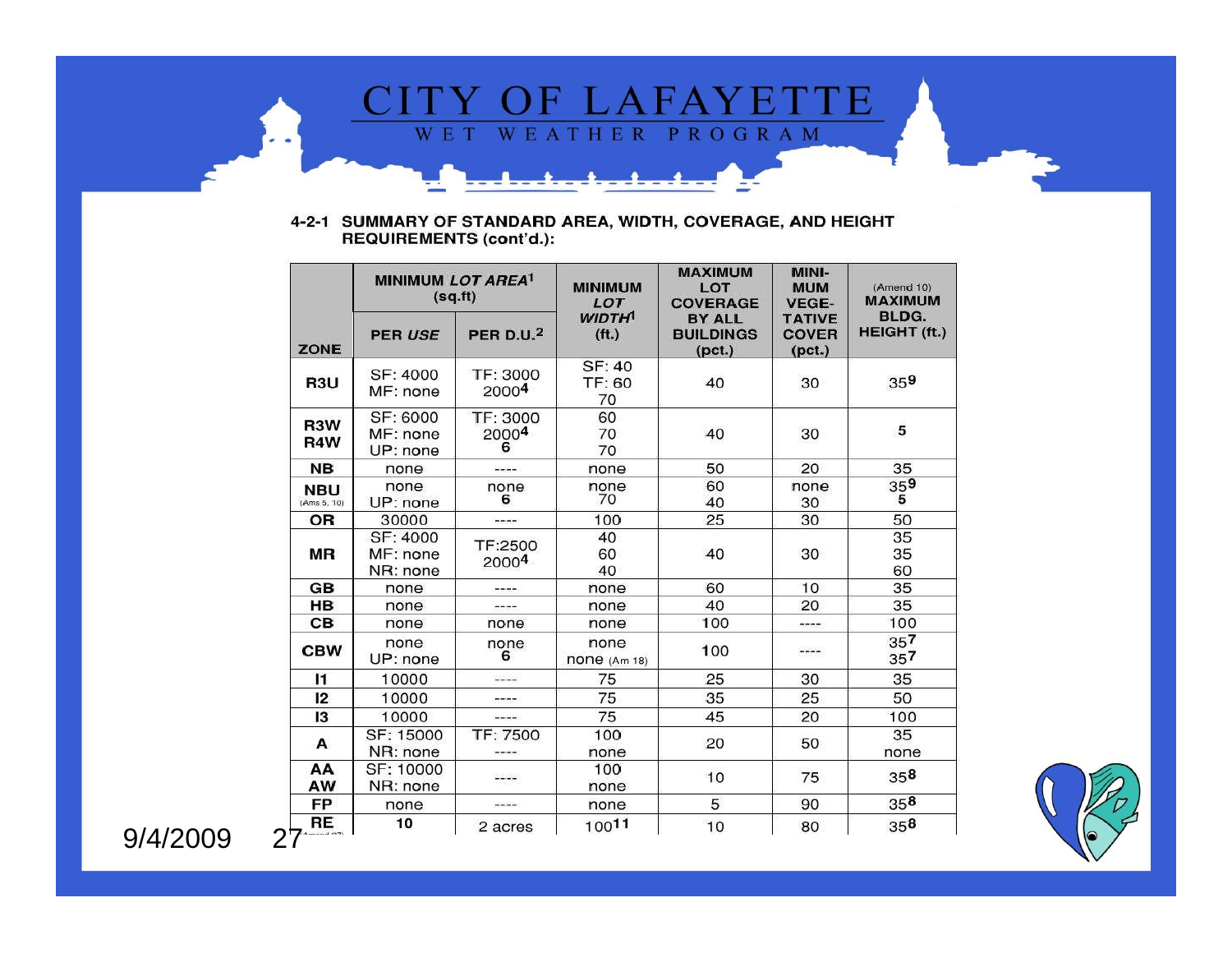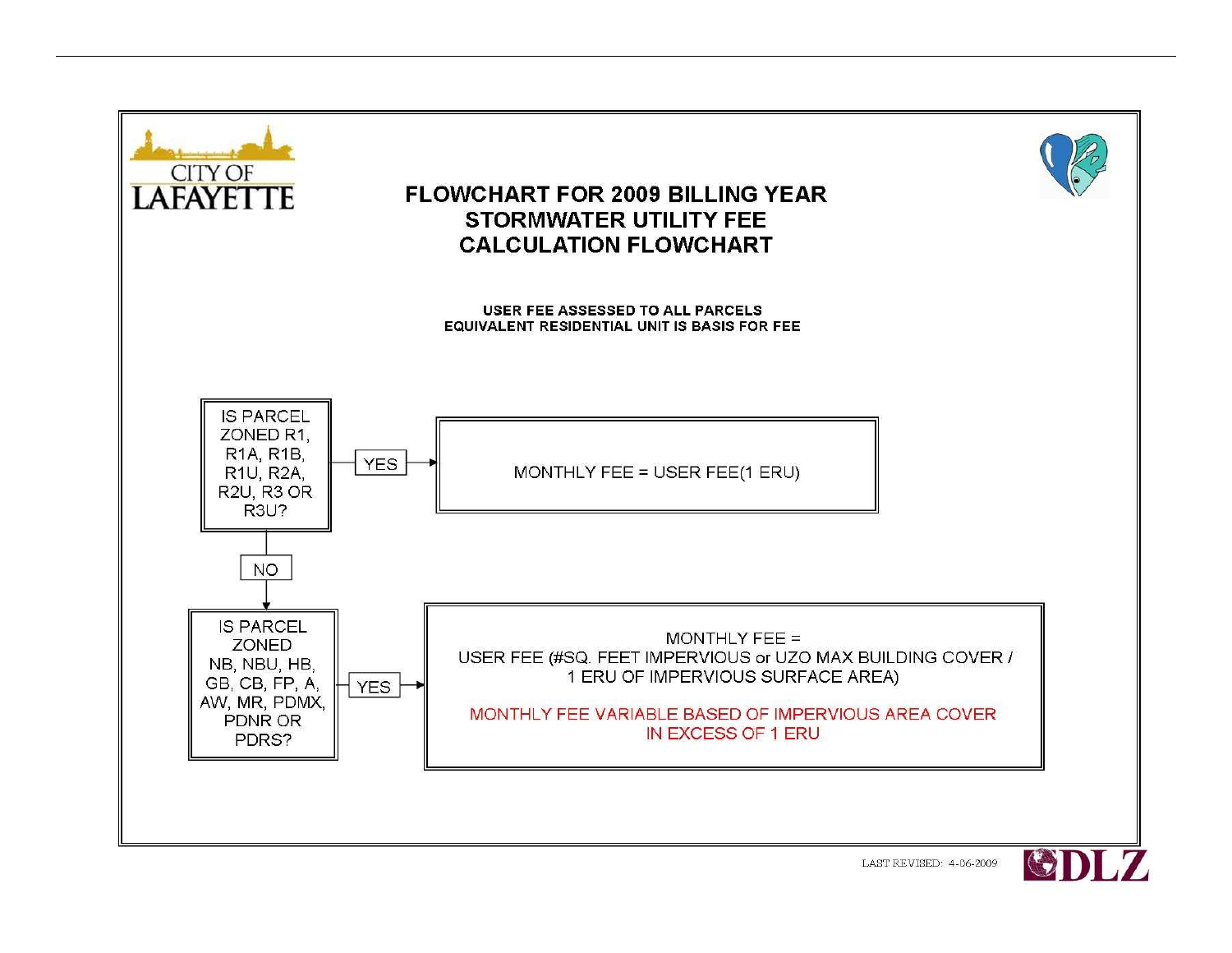

#### 4-2-1 SUMMARY OF STANDARD AREA, WIDTH, COVERAGE, AND HEIGHT<br>REQUIREMENTS (cont'd.):

|                                              | MINIMUM LOT AREA <sup>1</sup><br>(sq.fit) |                             | <b>MINIMUM</b><br>LOT             | <b>MAXIMUM</b><br>LOT<br><b>COVERAGE</b>    | MINI-<br><b>MUM</b><br><b>VEGE-</b>     | (Amend 10)<br><b>MAXIMUM</b> |
|----------------------------------------------|-------------------------------------------|-----------------------------|-----------------------------------|---------------------------------------------|-----------------------------------------|------------------------------|
| <b>ZONE</b>                                  | <b>PER USE</b>                            | <b>PER D.U.<sup>2</sup></b> | <b>WIDTH<sup>1</sup></b><br>(ft.) | <b>BY ALL</b><br><b>BUILDINGS</b><br>(pct.) | <b>TATIVE</b><br><b>COVER</b><br>(pct.) | BLDG.<br><b>HEIGHT (ft.)</b> |
| R <sub>3</sub> U                             | SF: 4000<br>MF: none                      | TF: 3000<br>20004           | <b>SF: 40</b><br>TF: 60<br>70     | 40                                          | 30                                      | 359                          |
| R3W<br>R4W                                   | SF: 6000<br>MF: none<br>UP: none          | TF: 3000<br>20004<br>6      | 60<br>70<br>70                    | 40                                          | 30                                      | 5                            |
| <b>NB</b>                                    | none                                      | ----                        | none                              | 50                                          | 20                                      | 35                           |
| <b>NBU</b><br>(Ams 5, 10)                    | none<br>UP: none                          | none<br>6                   | none<br>70                        | 60<br>40                                    | none<br>30                              | 359<br>5                     |
| OR                                           | 30000                                     | ----                        | 100                               | 25                                          | 30                                      | 50                           |
| <b>MR</b>                                    | SF: 4000<br>MF: none<br>NR: none          | TF:2500<br>20004            | 40<br>60<br>40                    | 40                                          | 30                                      | 35<br>35<br>60               |
| <b>GB</b>                                    | none                                      | ----                        | none                              | 60                                          | 10                                      | 35                           |
| HB                                           | none                                      | ----                        | none                              | 40                                          | 20                                      | 35                           |
| CВ                                           | none                                      | none                        | none                              | 100                                         | ----                                    | 100                          |
| <b>CBW</b>                                   | none<br>UP: none                          | none<br>6                   | none<br>$none$ (Am 18)            | 100                                         | ----                                    | 357<br>357                   |
| $\mathbf{I}$                                 | 10000                                     | ----                        | 75                                | 25                                          | 30                                      | 35                           |
| 12                                           | 10000                                     | ----                        | 75                                | 35                                          | 25                                      | 50                           |
| 13                                           | 10000                                     | ----                        | 75                                | 45                                          | 20                                      | 100                          |
| A                                            | SF: 15000<br>NR: none                     | TF: 7500                    | 100<br>none                       | 20                                          | 50                                      | 35<br>none                   |
| AA<br>AW                                     | SF: 10000<br>NR: none                     | ----                        | 100<br>none                       | 10                                          | 75                                      | 358                          |
| FP                                           | none                                      | ----                        | none                              | 5                                           | 90                                      | 358                          |
| <b>RE</b><br>$\bigcap_{\Delta \text{model}}$ | 10                                        | 2 acres                     | 10011                             | 10                                          | 80                                      | 358                          |

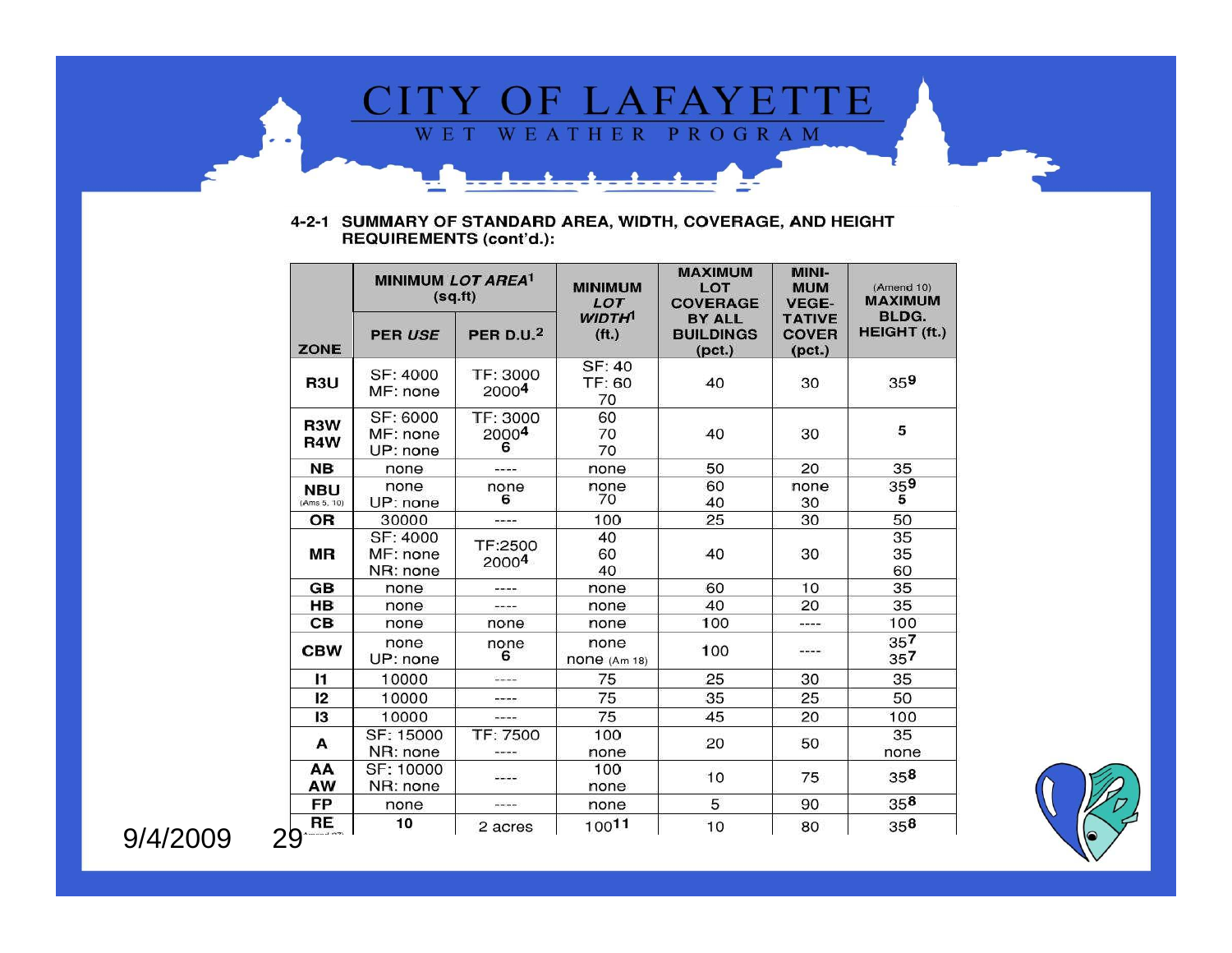

### **Preliminary User Fee Calculation**

Sample Calculation (non-residential parcel):

PARCEL AREA **X** UZO MAXIMUM BLDG. Equivalent Residential Unit (ERU)**X**USER FEE

22,000 SF **X** 50% (Neighborhood Business [NB]) 3200 Square Feet**X** USER FEE

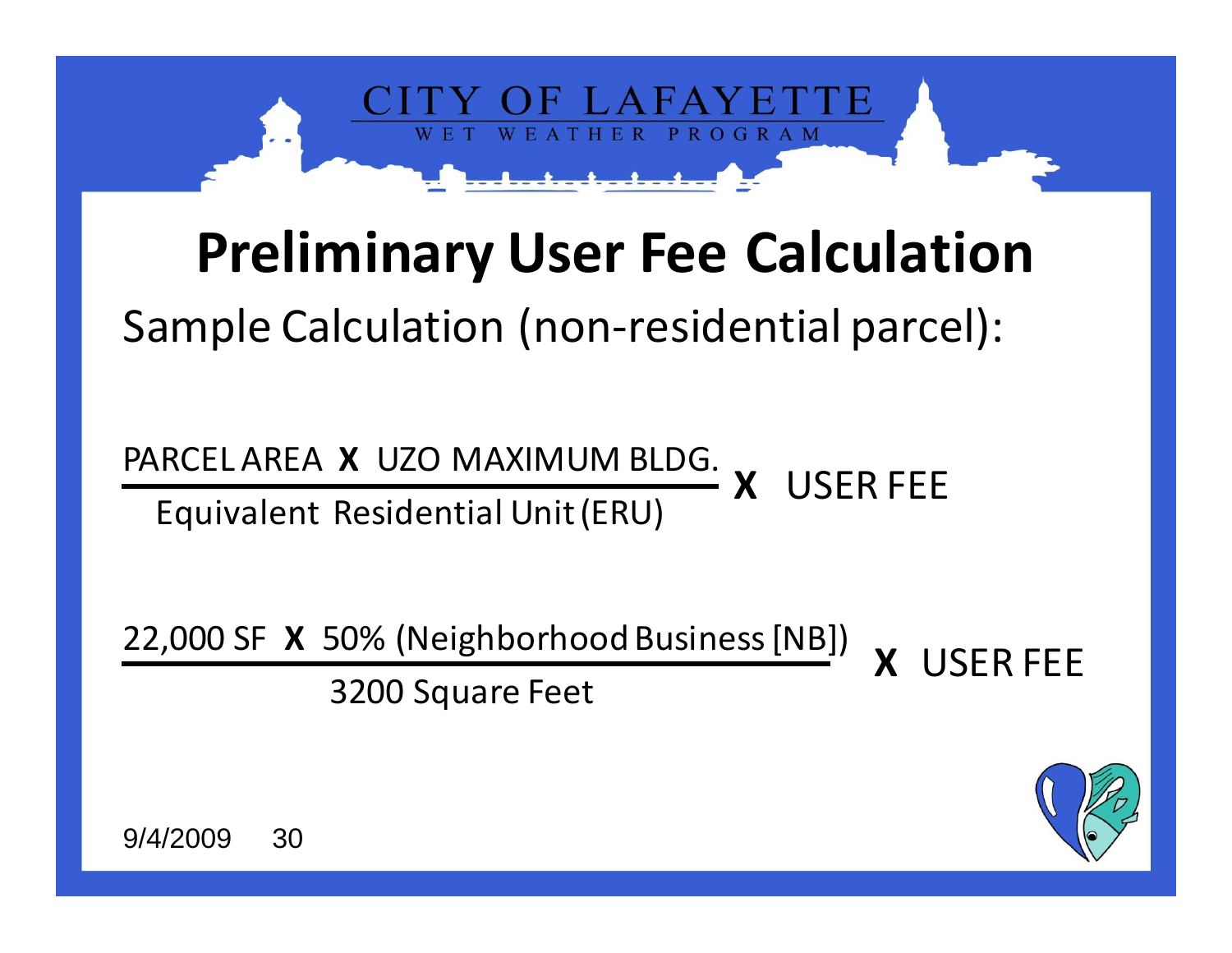

### **Preliminary User Fee Calculation**

Sample Calculation (non-residential parcel):

22,000 SF **X** 50% (Neighborhood Business [NB]) 3200 Square Feet**X** \$6.00/mo.

- $=$  \$20.63 / monthly
- $=$  \$247.50 / annually

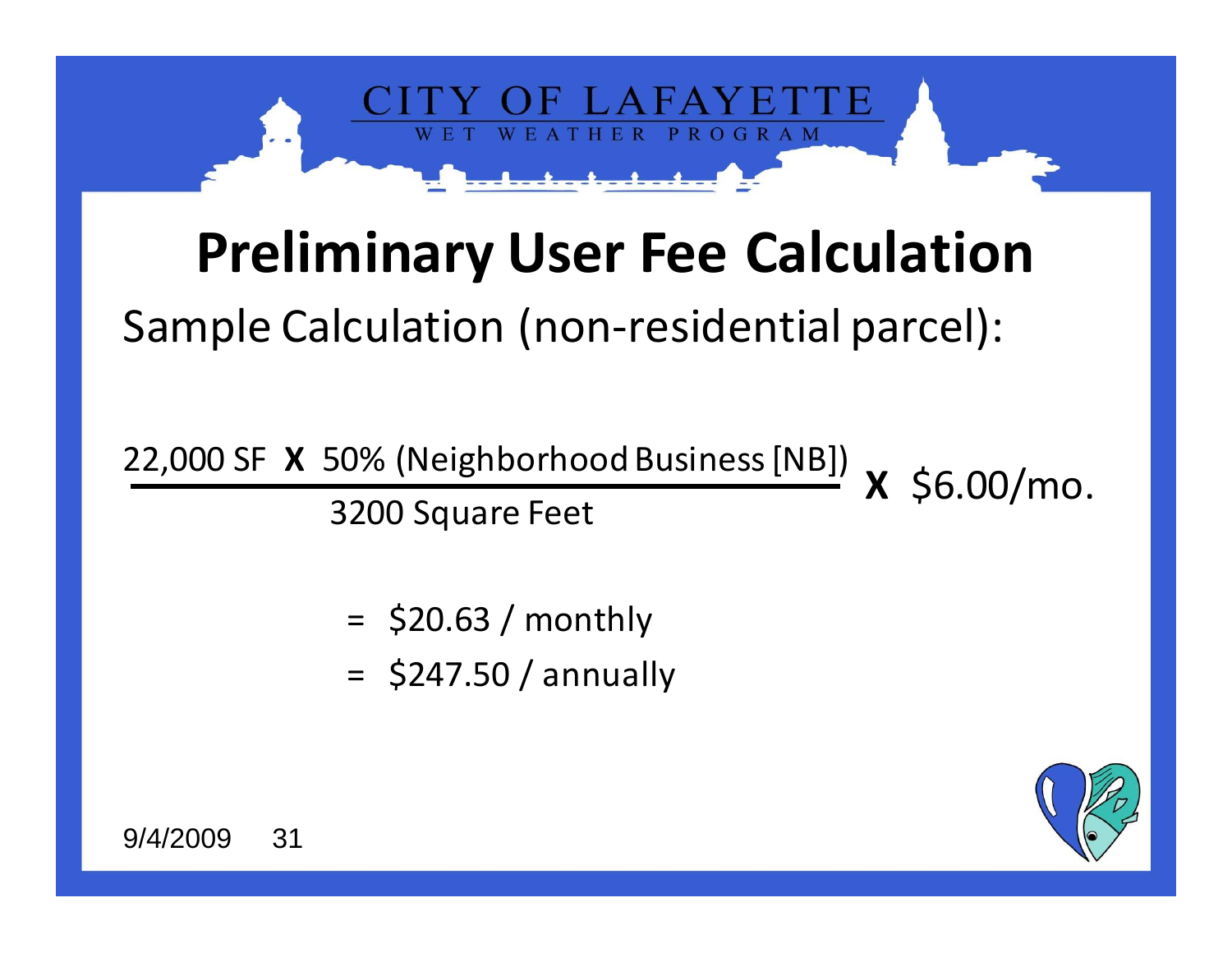

## **Real Examples**

#### **Calculation (non-residential parcel):**

- • **I3 Zone**, 45% lot coverage - Fairfield Manufacturing – 38.471 Acres – 1,675,797 square feet = 235.66 ERUs x \$5 per ERU = \$1,178.29 per month
- • **GB Zone**, 60% lot coverage - Payless on Greenbush – 11.01 Acres – 479,596 square feet = 89.92 ERUs x \$5 per ERU = \$449.62 per month
- • **NB Zone**, 50% lot coverage – Walgreens at 18th and South – 2.856 Acres – 124,407 square feet = 19.44 ERUs x \$5 per ERU = \$97.193 per month